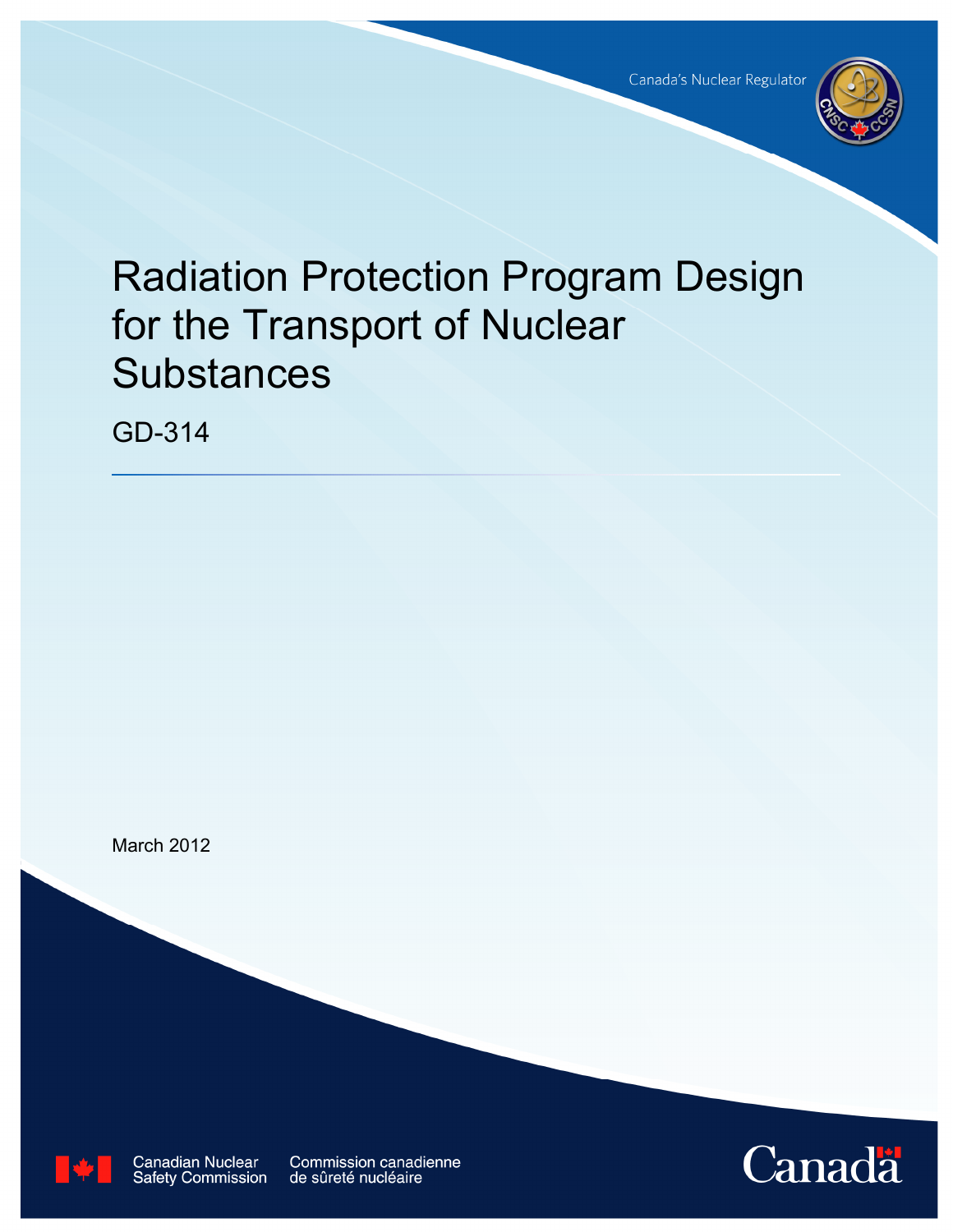## **Radiation Protection Program Design for the Transport of Nuclear Substances GD-314**

© Minister of Public Works and Government Services Canada 2012 Catalogue number CC172-86/2012E-PDF ISBN 978-1-100-20530-4

Published by the Canadian Nuclear Safety Commission

Extracts from this document may be reproduced for individual use without permission provided the source is fully acknowledged. However, reproduction in whole or in part for purposes of resale or redistribution requires prior written permission from the Canadian Nuclear Safety Commission.

*Également publié en français sous le titre de: Conception d'un programme de radioprotection pour le transport des substances nucléaires* 

#### **Document availability**

This document can be viewed on the Canadian Nuclear Safety Commission Web site at [nuclearsafety.gc.ca](http://www.nuclearsafety.gc.ca/)

To order a printed copy of the document in English or French, please contact:

Canadian Nuclear Safety Commission 280 Slater Street P.O. Box 1046, Station B Ottawa, Ontario K1P 5S9 CANADA

Tel.: 613-995-5894 or 1-800-668-5284 (in Canada only) Facsimile: 613-995-5086 Email: [info@cnsc-ccsn.gc.ca](mailto:info@cnsc-ccsn.gc.ca) Web site: [nuclearsafety.gc.ca](http://www.nuclearsafety.gc.ca/)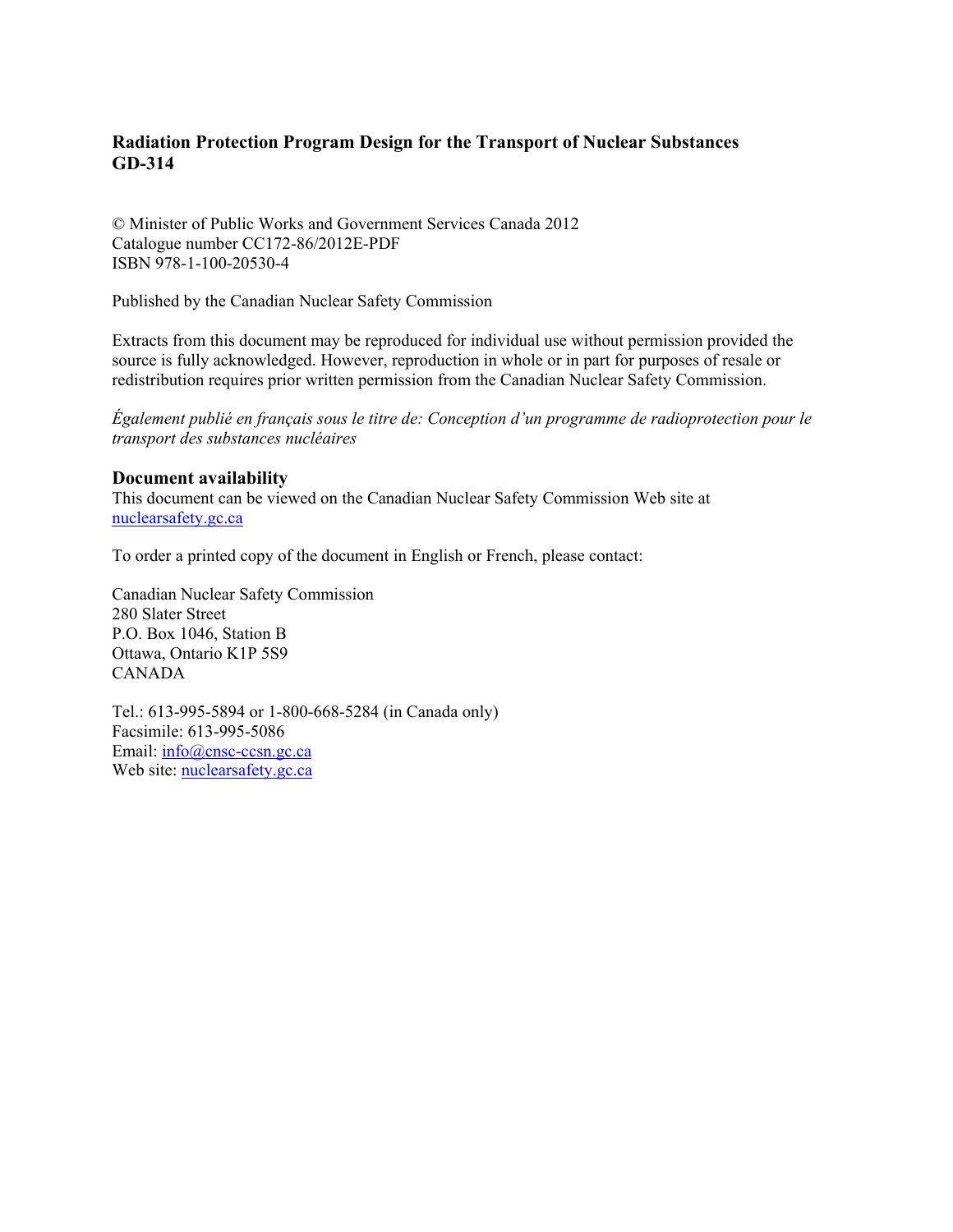## **Preface**

This document provides guidance for the implementation of a radiation protection program to transport nuclear substances in accordance with the *Nuclear Safety and Control Act* (NSCA) and the regulations made under the NSCA.

Requirements associated with this document are found in the *Packaging and Transport of Nuclear Substances Regulations*.

The CNSC reviewed international studies on doses to workers who handle packages containing nuclear substances. In addition, the organization initiated its own research project to gather information on doses received by Canadian transport workers. The research revealed that some employees of trucking and courier companies who are not normally licensed by the CNSC were receiving radiation doses in excess of the current limits set for the public. As a result, the CNSC is providing information on radiation protection programs to assist in reducing these doses.

Some carriers, and most consignors and consignees, are licensed by the Canadian Nuclear Safety Commission (CNSC) and are covered by radiation protection programs implemented through the CNSC's licensing process. While most carriers do not require a licence from the CNSC, they remain subject, however, to the requirement for a radiation protection program pursuant to the *Packaging and Transport of Nuclear Substances Regulations*. This document is intended to assist carriers that are regulated but not licensed by the CNSC.

This document does not address criticality safety that may be necessary for packages containing fissile material. Packages containing fissile material need additional considerations that are beyond the scope of this document. For guidance in this area, please contact the CNSC at transport $(Qnsc-ccsn,gc.ca.)$ 

Key principles and elements used in developing this document are consistent with national and international standards; for example, the *International Maritime Dangerous Goods Code* published by the International Maritime Organization (IMO). In particular, this guidance document aligns with the IAEA Safety Standards Series No. TS-G-1.3, *Radiation Protection Programmes for the Transport of Radioactive Material*, published in 2007.

Nothing contained in this guidance document is to be construed as relieving any person from pertinent requirements. It is the person's responsibility to identify and comply with all applicable regulations.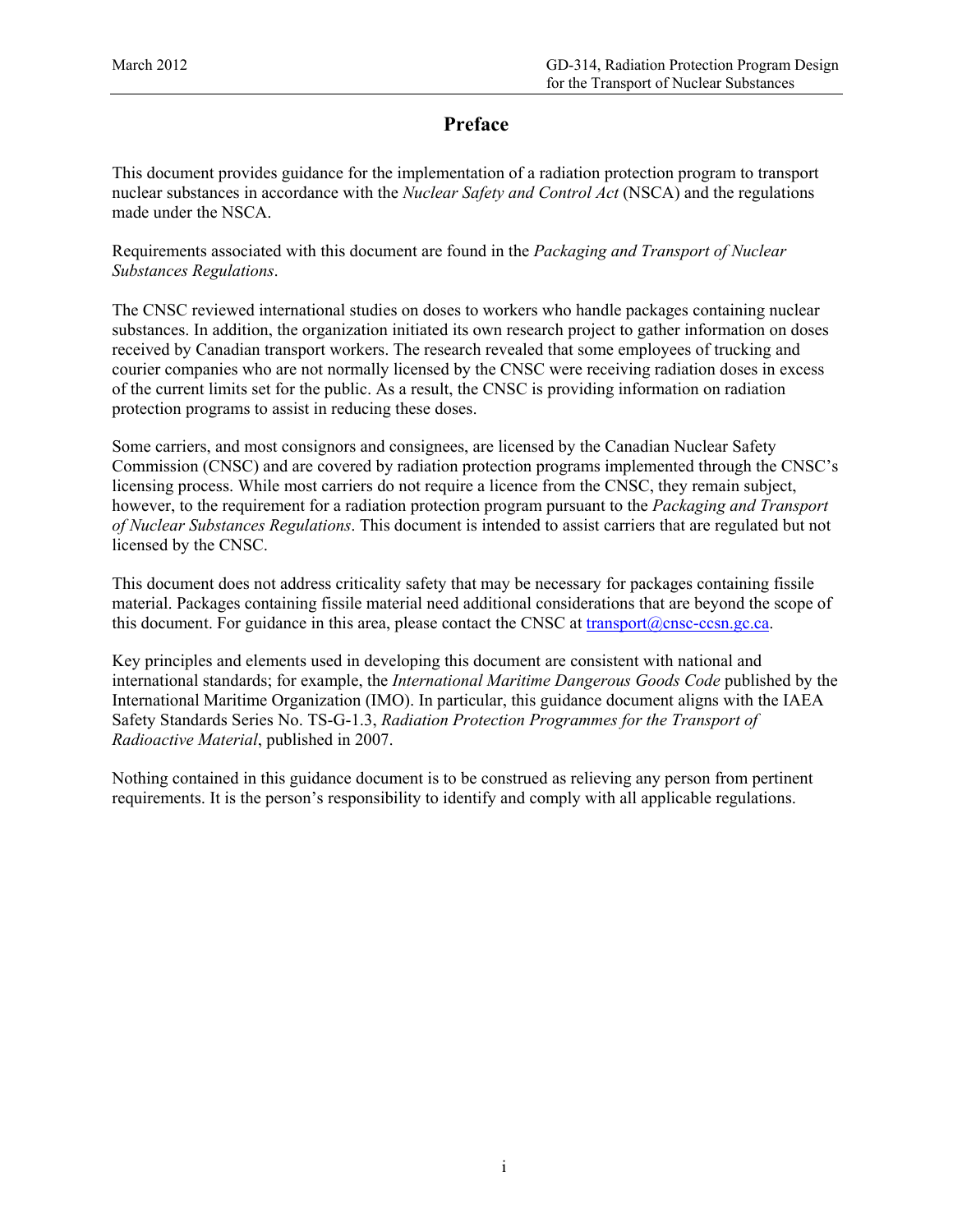## **Table of Contents**

| 1. |                                                                                  |
|----|----------------------------------------------------------------------------------|
| 2. |                                                                                  |
| 3. |                                                                                  |
| 4. |                                                                                  |
| 5. |                                                                                  |
|    |                                                                                  |
|    | Appendix A : Information on the Design of a Radiation Protection Program for the |
|    |                                                                                  |
|    |                                                                                  |
|    |                                                                                  |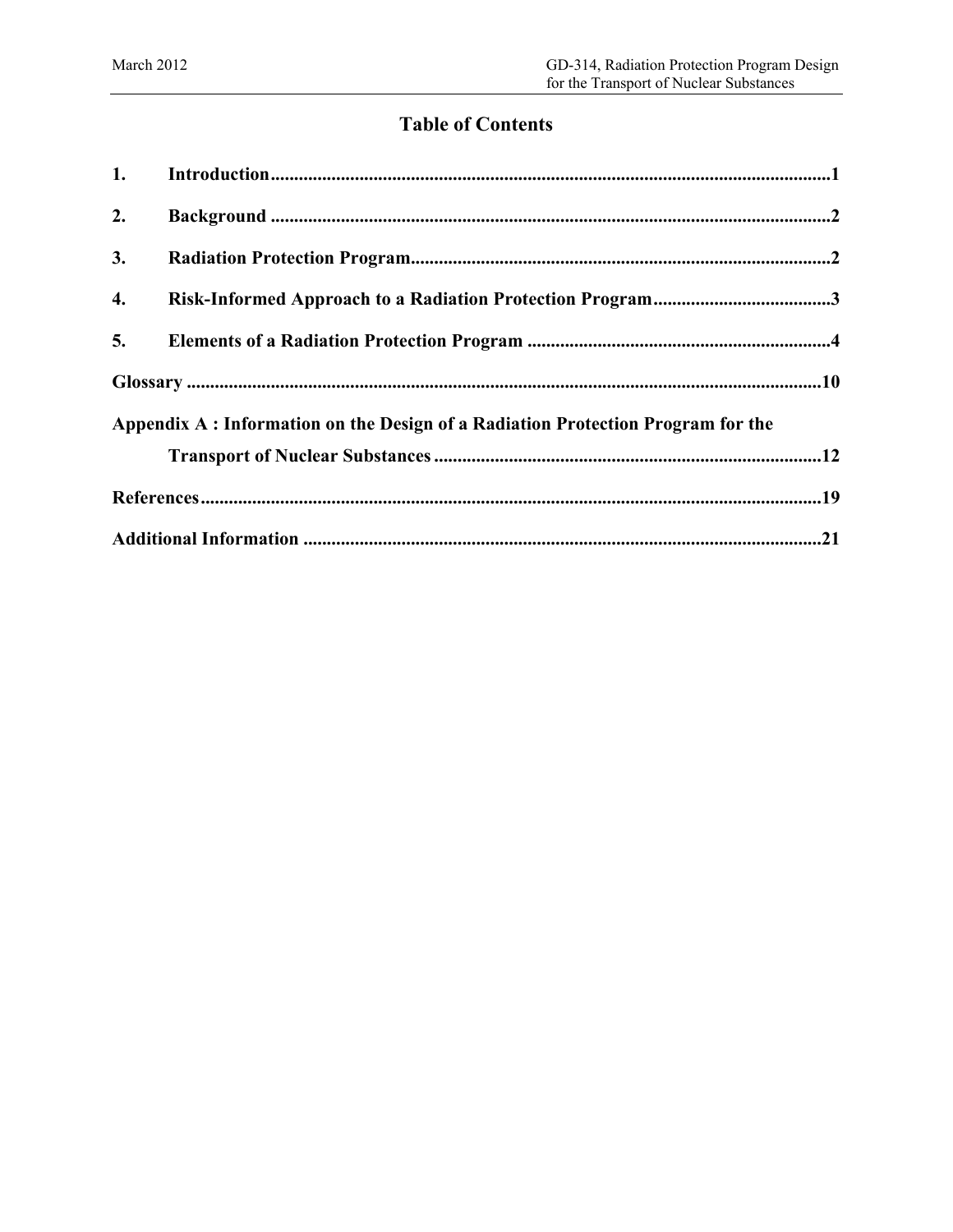## <span id="page-4-0"></span>**GD-314, Radiation Protection Program Design for the Transport of Nuclear Substances**

#### **1. Introduction**

#### **1.1 Purpose**

This document provides guidance in designing a radiation protection program for the transport of nuclear substances in accordance with the *Nuclear Safety and Control Act* (NSCA) [1] and the regulations made under the NSCA.

#### **1.2 Scope**

This document describes a typical radiation protection program that carriers of nuclear substances can implement, to comply with the requirements of the *Packaging and Transport of Nuclear Substances Regulations* [2].

This document is intended to assist carriers who are regulated under the NSCA but not licensed by the Canadian Nuclear Safety Commission (CNSC). Consignors, carriers, and consignees who are licensed are already covered by the requirements for a radiation protection program through the CNSC's licensing process.

This guidance document aligns with the IAEA Safety Standards Series No. TS-G-1.3, *Radiation Protection Programmes for the Transport of Radioactive Material*, published in 2007 [3]. It does not address nuclear criticality safety that may be necessary for packages containing fissile material. This material requires additional considerations that are beyond the scope of this document. For guidance in this area, please contact CNSC staff at transport $(a)$ cnsc-ccsn.gc.ca.

#### **1.3 Relevant regulations**

The *Packaging and Transport of Nuclear Substances Regulations* (PTNSR), made under the NSCA, include a number of obligations that are relevant to this guide:

- 1. Subsection 15(7) states that "Every carrier of radioactive material shall implement and maintain work procedures to ensure compliance with these Regulations and shall keep a record of those procedures."
- 2. Subsection 18(1) states that "Every consignor, carrier and consignee of radioactive material shall implement a radiation protection program and shall, as part of that program:
	- a. keep the amount of exposure to radon progeny and the effective dose and equivalent dose received by and committed to persons as low as reasonably achievable, social and economic factors being taken into account, through the implementation of
		- i. management control over work practices
		- ii. personnel qualification and training
		- iii. control of occupational and public exposure to radiation
		- iv. planning for unusual situations
	- b. prevent persons from receiving doses of radiation higher than the radiation dose limits prescribed by the *Radiation Protection Regulations* [4]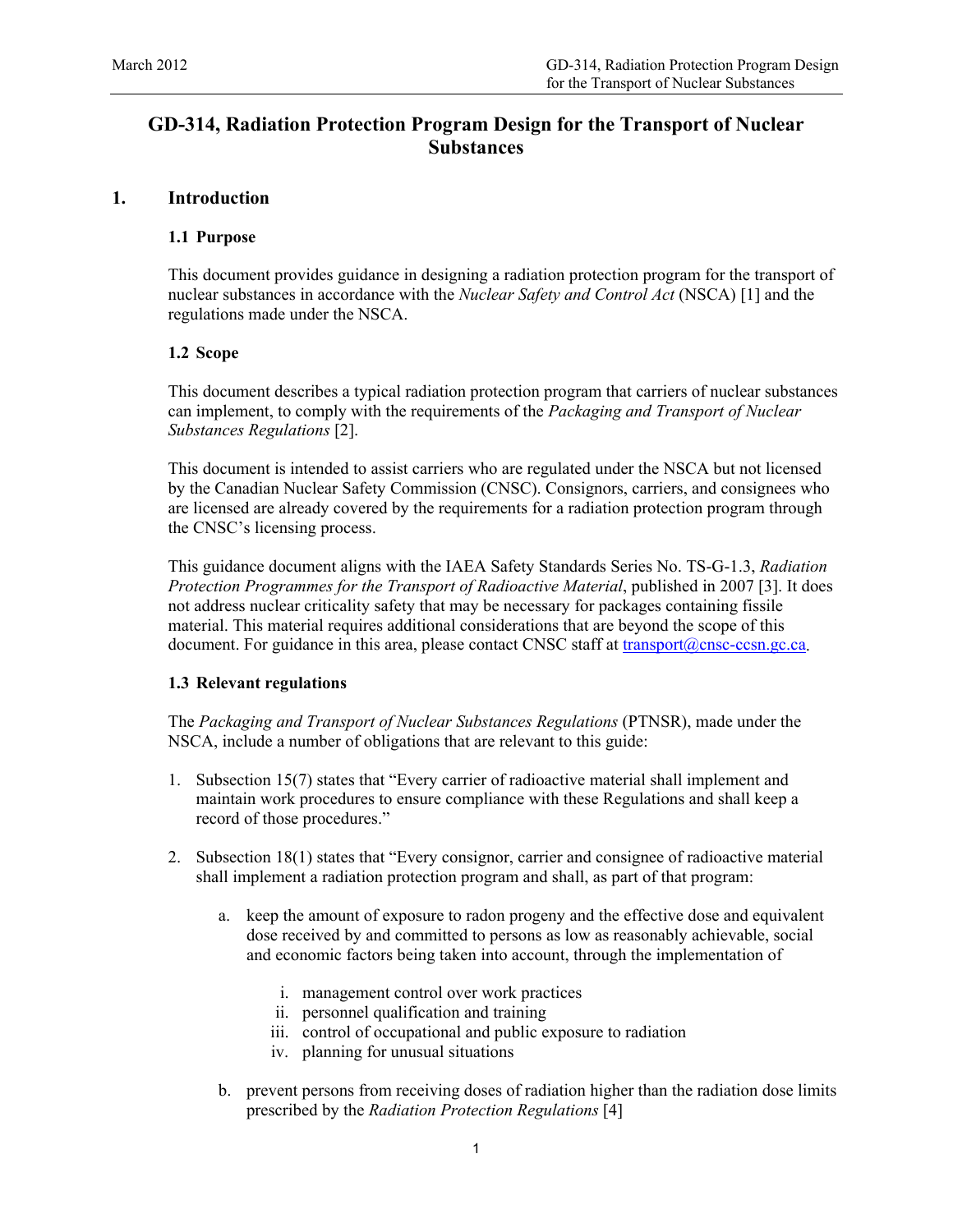- c. train persons referred to in the program on the application of the program."
- <span id="page-5-0"></span>3. Subsection 18(2) states that "Every consignor, carrier and consignee shall:
	- a. keep a record of its radiation protection program and of any information collected under the program
	- b. retain the record of information collected under the program for the period ending two years after the date on which it is collected"

#### **2. Background**

Most consignors and consignees and some carriers are licensed under the NSCA and its associated regulations. As part of the CNSC's licensing requirements, these licensees must have established radiation protection programs that cover all activities associated with nuclear substances.

Transport activities are generally exempt from CNSC licensing, provided they comply with all regulatory requirements. The majority of carriers do not have a CNSC licence, but they remain subject to requirements in the PTNSR, including the requirement to have a radiation protection program in place if they transport nuclear substances.

To ensure that nuclear substances are transported safely, a consignor should request a carrier to demonstrate that it has a radiation protection program in place.

#### **3. Radiation Protection Program**

A radiation protection program is a system or plan that provides adequate consideration of radiation protection measures with respect to certain activities of a business or operation. The program's aim is to control activities involving nuclear substances so that radiation doses to workers and the public are kept "as low as reasonably achievable" (ALARA), taking into account social and economic factors.

The level of risk, including the probability and amount of radiation exposure to workers and the public, determines the nature and extent of a radiation protection program. For example, if the risk of exposure is low, the program is normally simple. On the other hand, if the risk is high, the program should be detailed and comprehensive.

As part of a radiation protection program carriers should keep radiation doses ALARA by:

- implementing management controls over work practices
- qualifying and training personnel
- controlling occupational and public exposures to radiation
- planning for unusual situations

For more information on ALARA, refer to the CNSC's Regulatory Guide G-129, *Keeping Radiation Exposures and Doses "As Low As Reasonably Achievable (ALARA)*", as amended from time to time.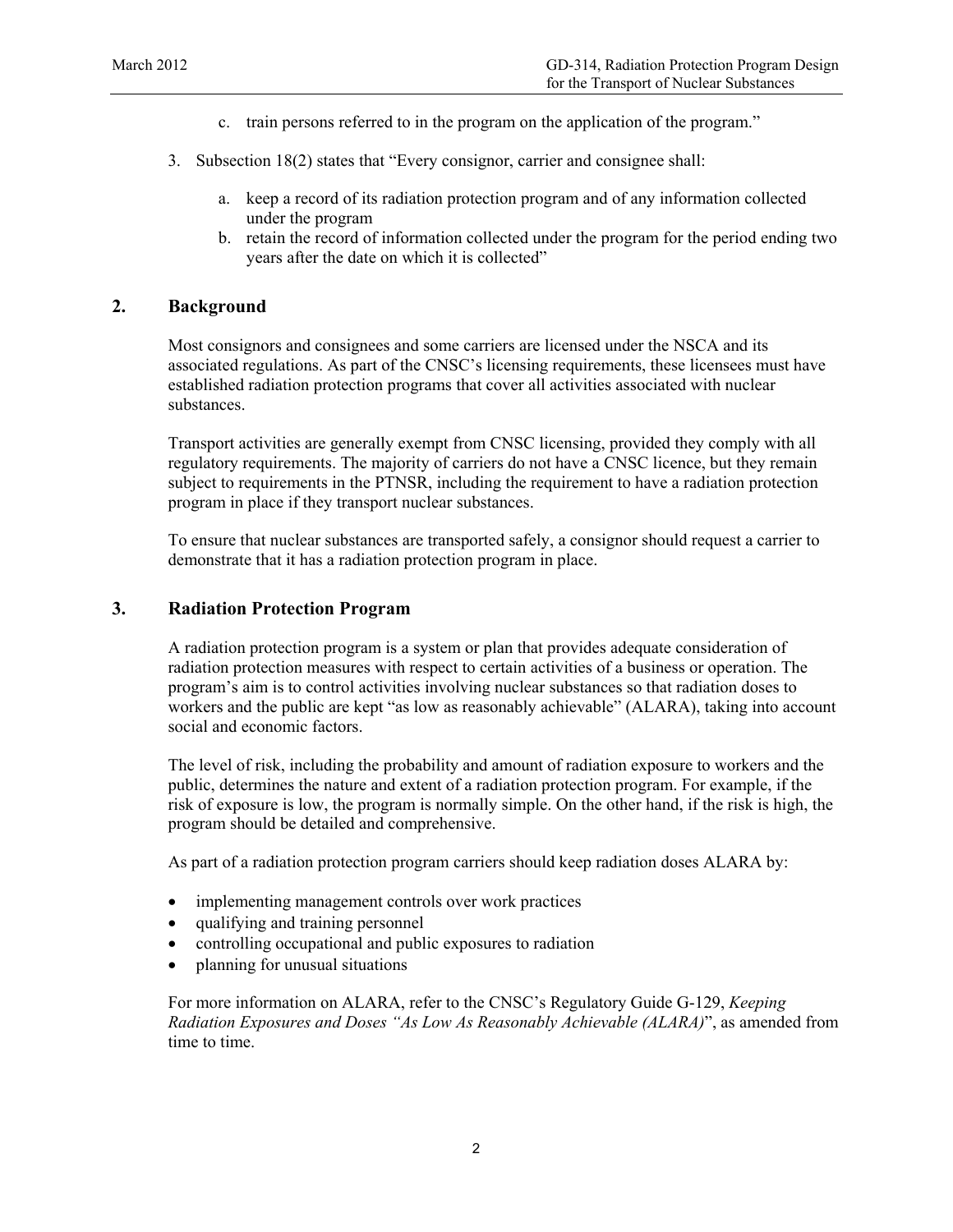<span id="page-6-0"></span>In addition, persons should not receive radiation doses higher than the radiation dose limits prescribed in the *Radiation Protection Regulations* and those persons referred to in the radiation protection program should be trained on the application of the program.

In a radiation protection program, all aspects of transport for normal and accident conditions should be included, with emphasis on transport operations where radiation exposure is likely to occur. This can include handling, loading, storage in transit, and the movement of packages.

In accordance with subsection 18(2) of the *Packaging and Transport of Nuclear Substances Regulations*, the radiation protection program and any information collected under the program must be recorded. These records must be retained for the period ending two years after the date it was collected. CNSC inspectors and designated officers may request to review records associated with the radiation protection program.

Radiation protection in the transport of nuclear substances is only one aspect relevant to the protection and safety of workers, the general public, and the environment. Radiation protection programs are generally established and managed with other health and safety programs such as industrial health and safety, and fire safety. A radiation protection program can refer to these other programs where appropriate.

#### **4. Risk-Informed Approach to a Radiation Protection Program**

Based on international trends, working experience and historical worker dose information, three categories of risk have been established in respect of radiation protection in the transport of nuclear substances: low, medium and high. These three risk categories take into consideration potential radiation exposure to workers, which determines the nature and extent of the radiation protection program needed, as follows:

1. Low risk

Workers in the low-risk category are unlikely to receive a dose greater than 1 millisievert (mSv) per year, the maximum allowable for a member of the public. A comprehensive radiation protection program is not necessary. Each worker involved in the handling and transport of the packages should have an understanding of basic radiation protection principles.

2. Medium risk

Workers in the medium-risk category can potentially receive doses greater than 1 mSv per year, but less than 5 mSv per year. A more detailed radiation protection program is needed for this category and each worker involved in the handling and transport of the packages should be trained on the program.

3. High risk

Workers in the high-risk category have the potential to receive 5 mSv or more per year, but may not exceed limits specified in the *Radiation Protection Regulations*. A detailed radiation protection program is recommended for this category. Each worker involved in the handling and transport of the packages should be trained on the program.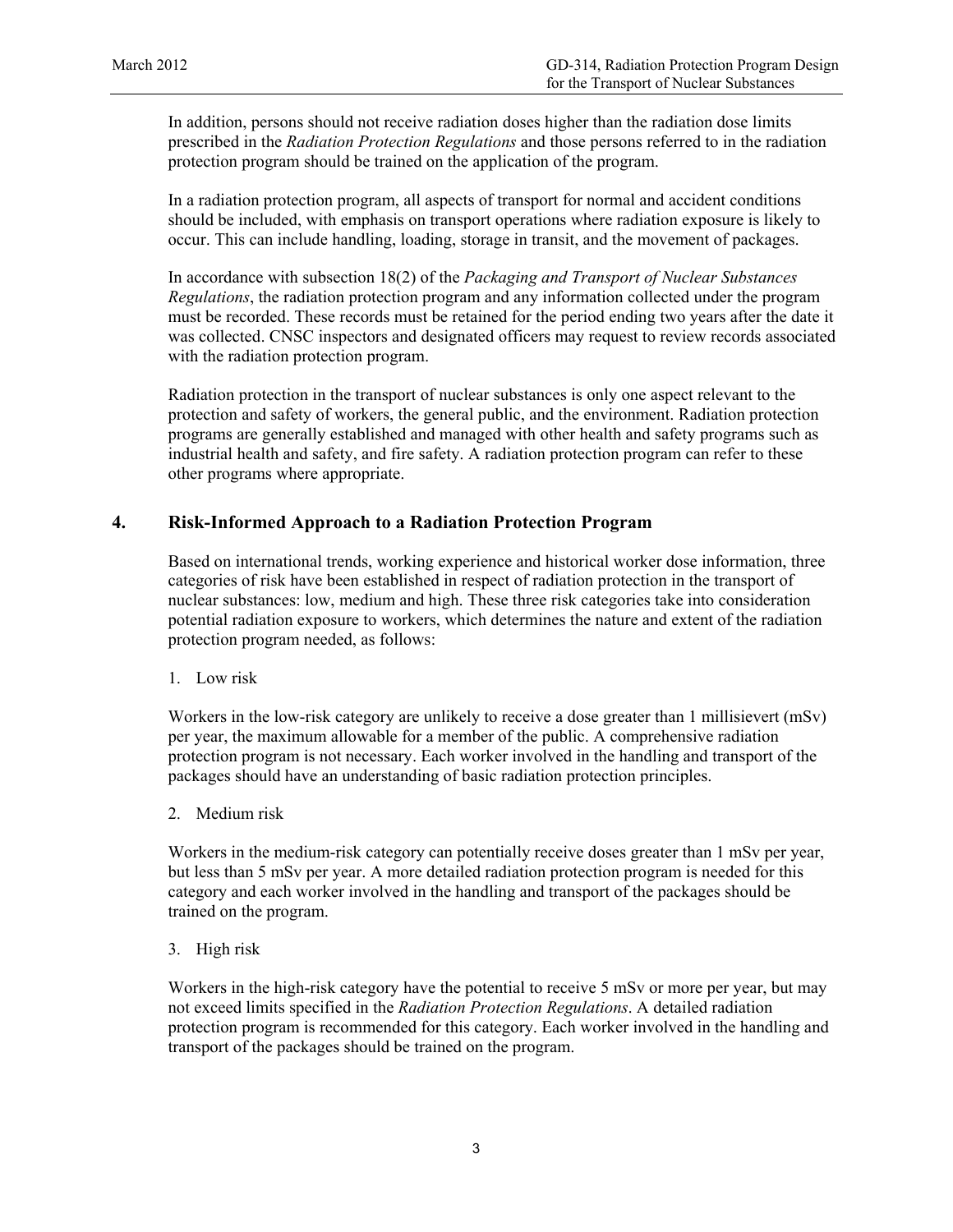## <span id="page-7-0"></span>**5. Elements of a Radiation Protection Program**

A radiation protection program normally includes the following elements:

- 1. scope (including a risk assessment)
- 2. roles and responsibilities
- 3. dose assessment
- 4. monitoring radiation doses (not required for carriers in the low-risk category)
- 5. surface contamination
- 6. segregation (for Category II-Yellow, Category III-Yellow, and exclusive use)
- 7. emergency response
- 8. training
- 9. written work procedures

If a carrier transports nuclear substances, the checklist provided in Appendix A may be useful in assisting the individual responsible for the radiation protection program to organize and present the information.

Most consignors and consignees should already have radiation protection programs in place, pursuant to the *Radiation Protection Regulations*. Consignors, carriers, and consignees are encouraged to cooperate and take advantage of any common elements of the existing radiation protection programs, to ensure radiation protection without duplication of effort.

Additional guidance is available from the CNSC upon request; contact the CNSC at [transport@cnsc-ccsn.gc.ca.](mailto:transport@cnsc-ccsn.gc.ca)

#### **5.1 Scope and risk assessment**

The scope of the radiation protection program should be determined by the category of risk of radiation exposure, as described in Section 4. The scope should document the program's policy and objectives, and normally include a commitment from management to keep radiation doses ALARA and to meet other regulatory requirements.

#### **5.2 Roles and responsibilities**

The radiation protection program should identify who is responsible for such areas as training, dose assessment and radiation dose monitoring, emergency response, reporting to relevant authorities and periodic program review. A contact person for the organization or, if applicable, a list of contact persons for each facility should be included in the program's documentation.

#### **5.3 Dose assessment**

A dose assessment is an evaluation of the radiation dose that a person might receive while performing certain activities (e.g., handling or storage of packages containing nuclear substances). Dose assessment is a key element of a radiation protection program and should consider two fundamental radiation protection principles:

- 1. identify the sources of radiation doses in normal working conditions (i.e., consider both the actual and potential sources of radiation when handling and transporting packages)
- 2. measure or estimate the radiation doses to workers and the public, and the frequency of exposures (both actual and potential)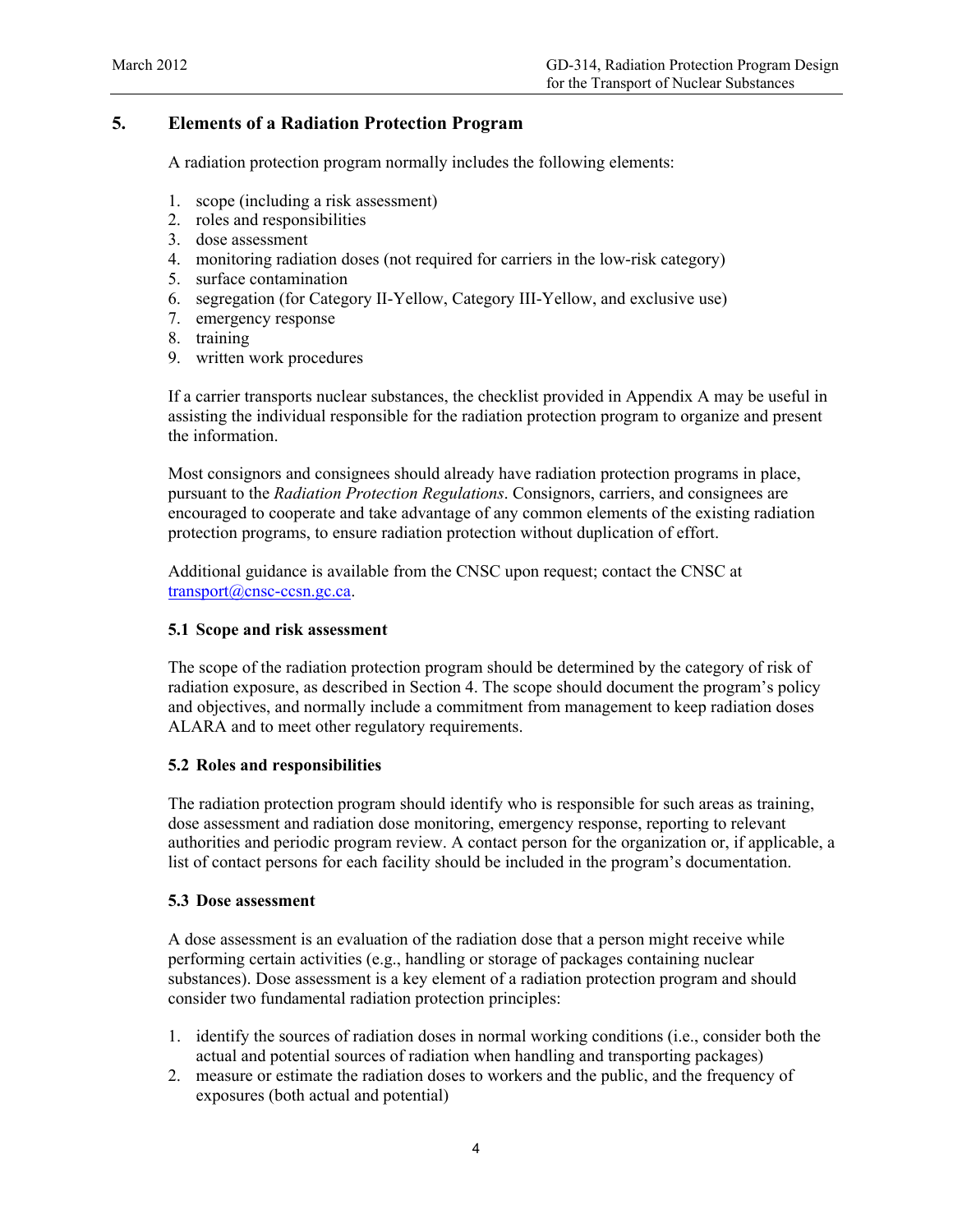#### **5.3.1 General assumptions for dose assessments**

Doses to transport workers who handle packages of nuclear substances will normally depend on the surface dose rate from the package, time of exposure to the package, distance from the package, and shielding from the radiation. The category of package (Category I-White, Category II-Yellow, and Category-III Yellow), the package handling methods, and the number of packages in each category are also important considerations to take into account when assessing transport related doses.

External radiation levels of excepted and Category I-White packages are low and are generally considered safe to handle without special restrictions. An explicit dose assessment is not normally required for operations involving only these categories of packages.

Several studies have shown a correlation between the Transport Index (TI) and the doses received by the workers. A Canadian study [5] confirms that handling less than a total of 300 TI of medical isotopes annually (regardless of individual package TI) is not likely to result in a total effective dose greater than 1 mSv per year. Such carriers may not require detailed monitoring, dose assessment, or individual records.

Where a worker is involved in the regular shipment of similar consignments from year to year, it is usually possible to estimate radiation exposures from normal transport by examining previously collected exposure data. The same types of transport operations under similar conditions are likely to result in similar exposures.

If an individual worker is monitored using a dosimeter, the measured doses can be used to estimate doses of workers performing similar tasks. This is commonly referred to as the "grouping of workers."

For Category II-Yellow and Category III-Yellow packages, correlations based on similar operations can be used if the information is available and properly justified by the carrier.

It is necessary to periodically reassess or review the assumptions used in estimating worker doses in order to verify their accuracy, especially if there is an increase in the number of packages containing nuclear substances handled and transported.

Records of the dose assessment, including estimations, calculations, measurements and justifications, should be maintained as part of the record of procedures for the radiation protection program.

#### **5.3.2 Dose assessment methods**

Dose assessments can be done using different methods; for example:

- 1. using existing dose records and dose assessment information from similar operations
- 2. using accepted dose assessment models (such as the one described in Appendix A)
- 3. monitoring an area or an individual using radiation detection equipment or individual dose monitoring devices, such as thermoluminescent dosimeters (TLDs), for a specific period of time to measure the actual radiation dose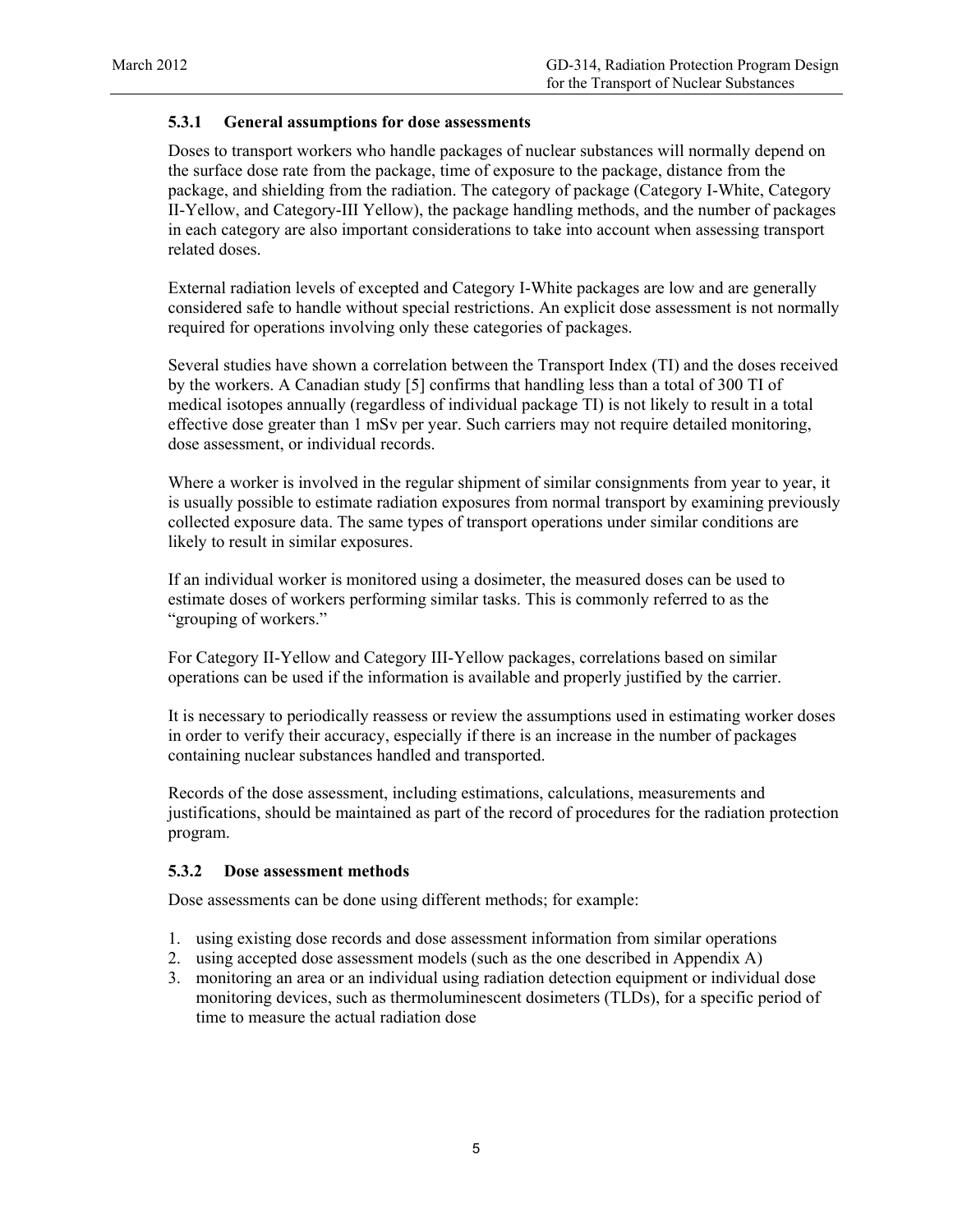#### **5.4 Monitoring radiation doses**

The *Radiation Protection Regulations* set out the limits for radiation doses. The effective dose limit for members of the public is 1 mSv per year. Any person for whom there is a reasonable probability that they will receive a dose greater than the limit for the public in the course of their business or occupation is classified as a Nuclear Energy Worker (NEW), as defined in section 2 of the NSCA. The dose limits for NEWs are specified in section 13 of the *Radiation Protection Regulations*. These limits are meant to ensure that no individual is exposed to unacceptable risk due to radiation exposure.

While the *Radiation Protection Regulations* specify dose limits, carriers are required to keep doses ALARA, with social and economic factors taken into account. For further information on keeping doses ALARA, carriers should refer to the CNSC's guidance document G-129, *Keeping Radiation Exposure and Doses as Low as Reasonably Achievable (ALARA)*, as amended from time to time.

If using personal monitoring devices, such as TLDs, it is advisable to use a dosimetry service licensed by the CNSC. Contact the CNSC at [transport@cnsc-ccsn.gc.ca](mailto:transport@cnsc-ccsn.gc.ca) for the current list of licensees offering this service.

Periodic re-assessment or review of how the doses were determined is suggested, especially when there is a change in the number or types of packages handled and transported.

#### **5.4.1 Risk categories**

The three categories of risk require monitoring as follows:

1. Low risk:

Workers in the low-risk category are unlikely to receive a dose greater than 1 mSv per year. Routine monitoring is not normally needed. Area monitoring can be done in the vicinity of the worker to demonstrate that the working conditions remain satisfactory and do not exceed the dose limit for this risk category.

2. Medium risk:

Workers in the medium-risk category are likely to receive a dose greater than 1 mSv but less than 5 mSv in a year. These workers should be classified as NEWs. Individual monitoring is recommended to help ensure that the working conditions are satisfactory and do not exceed the dose limits for this risk category. If an individual worker is monitored using a dosimeter, the measured doses can be used to estimate doses of workers carrying out similar tasks.

3. High risk:

In the high-risk category, the expected annual dose to a worker is likely to equal or exceed 5 mSv. These workers should be classified as NEWs. Individual monitoring should be part of the radiation protection program in an effort to ensure that dose limits prescribed by the *Radiation Protection Regulations* are not exceeded.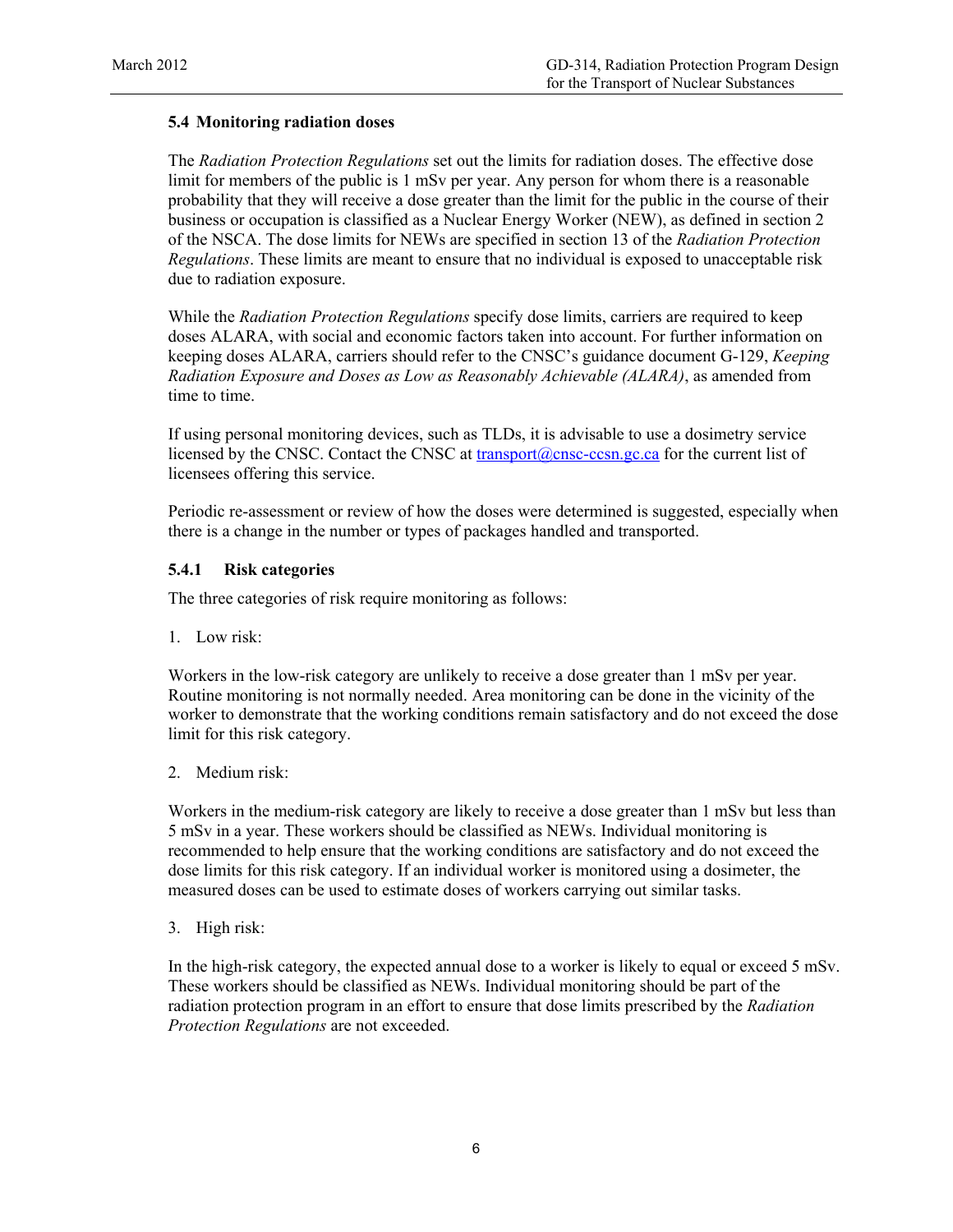#### **5.4.2 Nuclear Energy Workers (NEWs)**

Any worker who is likely to receive more than 1 mSv per year in the course of their normal duties is considered a NEW in accordance with section 13 of the *Radiation Protection Regulations*. Carriers who are licensed by the CNSC have specific obligations with respect to NEWs.

For those not licensed by the CNSC, it is suggested that NEWs be informed in writing:

- 1. that they are considered to be Nuclear Energy Workers
- 2. of the risks associated with the radiation to which the workers may be exposed in the course of their duties
- 3. of the risks associated with exposure of embryos and foetuses to radiation
- 4. of the applicable effective dose limits
- 5. of the equivalent dose limits
- 6. of the worker's dose, if being monitored

It is further suggested that female NEWs:

- 1. are informed of the specific dose limits for pregnant NEWs, as specified in section 13 of the *Radiation Protection Regulations*
- 2. are advised to inform their employers when aware that they are pregnant, so that appropriate work adjustments can be considered to limit exposure to 4 mSv for the remainder of pregnancy

Where the above information is provided to NEWs, they should acknowledge in writing that they have been informed of the matters mentioned above.

#### **5.5 Surface contamination**

Periodic monitoring for contamination on the surfaces of packages, components, equipment, and conveyances is recommended. This monitoring may be conducted by the consignor or by the carrier. If done by the carrier, the method should be described as part of the radiation protection program.

Pursuant to the PTNSR, the limits for non-fixed radioactive contamination as specified in paragraphs 508–514 of the IAEA TS-R-1 *Regulations for the Safe Transport of Radioactive Material* [6] must not be exceeded.

TS-R-1 states that non-fixed contamination on the external surfaces of any package or conveyance shall be kept as low as practicable and, under routine conditions of transport, shall not exceed the following limits:

- 1.  $4 \text{ Bq/cm}^2$  for beta and gamma emitters and low toxicity alpha emitters
- 2.  $0.4 \text{ Bq/cm}^2$  for all other alpha emitters

These limits are applicable when averaged over any area of  $300 \text{ cm}^2$  of any part of the surface.

Every effort should be made to minimize surface contamination as it may affect radiation doses to individuals. The conventional approach to routine monitoring for surface contamination is to monitor a representative fraction of surfaces in an area or on packages.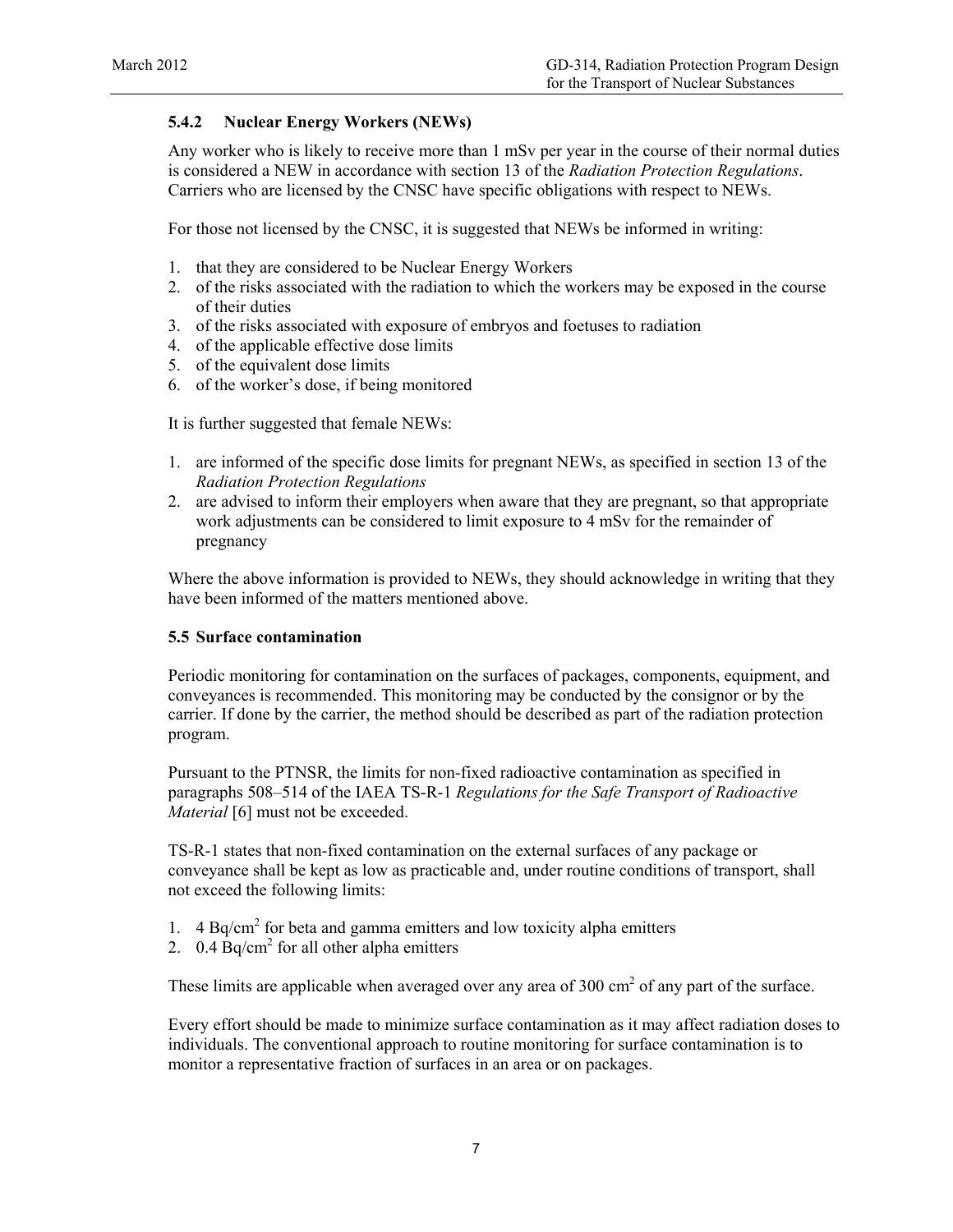The frequency of monitoring will depend on factors such as the number of packages handled or transported, how the packages are handled, and previous contamination monitoring results.

The program should include the applicable criteria for controlling surface contamination and provide an outline of the type and extent of the monitoring program.

#### **5.6 Segregation of packages containing nuclear substances**

Simple segregation techniques, such as placing packages away from drivers, or storing packages in secluded, unoccupied areas of a warehouse, can help to reduce exposures to all workers, including those who do not handle packages containing nuclear substances. Segregation should be included in a radiation protection program for workers who handle Category II-Yellow and Category III-Yellow packages and exclusive use shipments.

Segregation tables can be used to determine the minimum distance for an occupied position based on the transport index of the packages being transported. These tables can be found in the IAEA Safety Guide No. TS-G-1.1 (ST 2) [7], the *Technical Instructions for the Safe Transport of Dangerous Goods by Air* [8], and the *International Maritime Dangerous Goods Code* [9]. The use of segregation tables as a guide to determine and monitor dose limits does not remove the requirement for keeping doses ALARA.

#### **5.7 Emergency response**

The radiation protection program should provide emergency response procedures to deal with any emergency or other unusual situations such as lost or incorrectly delivered packages, and unclaimed or found packages. The program should include the following information:

- 1. the name of the person responsible for the carrier's emergency response
- 2. a telephone number at which that person can be reached 24 hours a day, 7 days a week
- 3. any other relevant information about the carrier's emergency response plan for nuclear substances.

#### **5.8 Training**

In accordance with paragraph 18(1)(c) of the *Packaging and Transport of Nuclear Substances Regulations*, persons referred to in a radiation protection program must be trained on the implementation and application of the program.

Training should be related to specific jobs or tasks and include detailed actions and protective measures to take during normal job functions as well as in the event of an accident. It also explains the basic principles of radiation protection: time, distance and shielding and provides useful examples, such as placing the packages away from the driver or in unoccupied areas of the warehouse.

In some cases, the training may need to include the use of specific equipment, such as dosimeters, radiation survey meters, contamination meters, and information on ionizing radiation and their effects on people. The amount of training needed relates to the nature and extent of the risk, as assessed using the methods previously discussed.

Adequate training requires a continuous commitment from both the employer and employee, and involves initial training and refresher courses at appropriate intervals. Periodic evaluation of the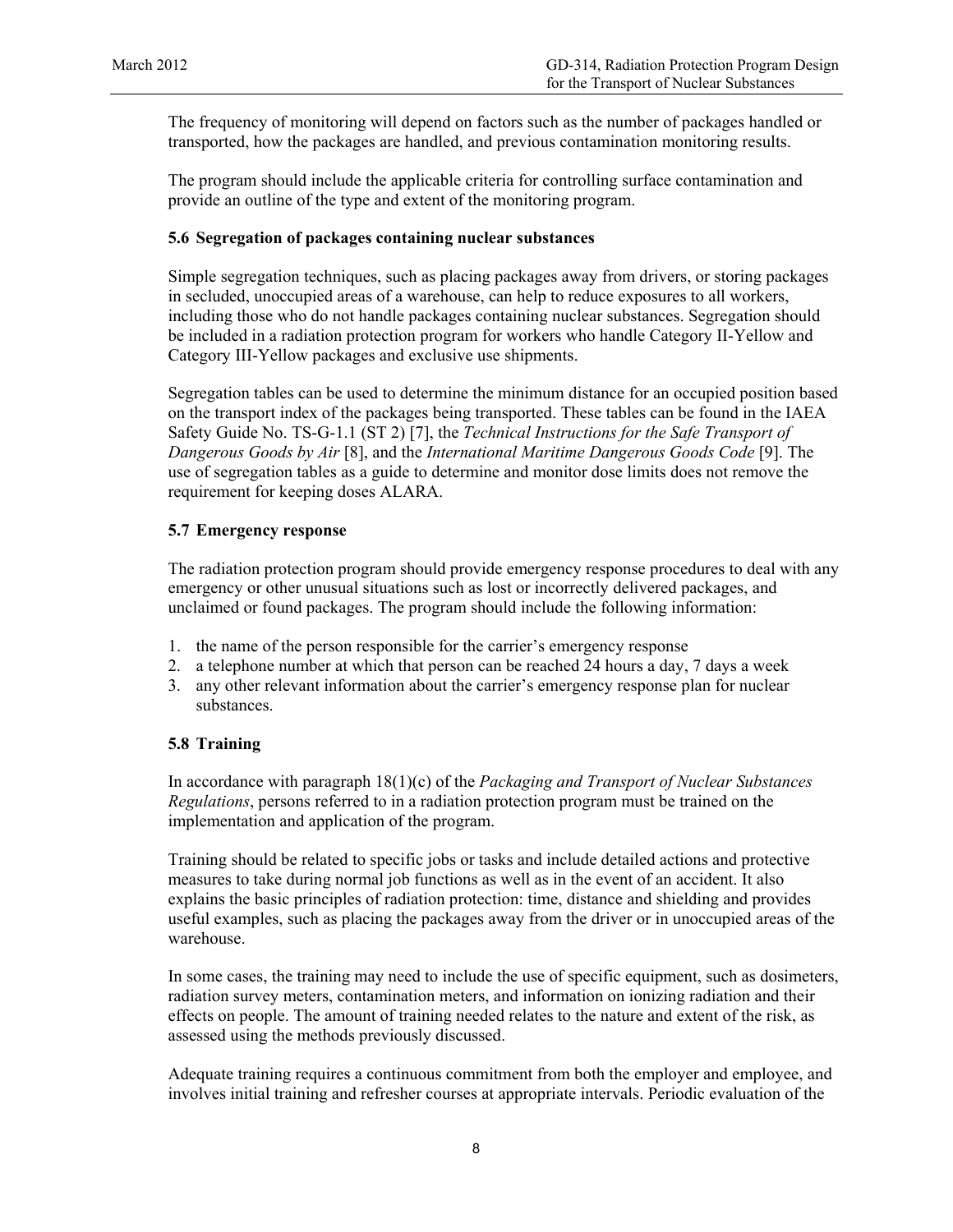effectiveness of the training is suggested, especially where there is a change in tasks being performed by the employee.

Relevant records pertaining to the training should be maintained as part of the record of the radiation protection program.

In addition to training on the radiation protection program, all workers involved in the transport of nuclear substances should be trained in the application of the *Packaging and Transport of Nuclear Substances Regulations*.

#### **5.9 Written work procedures**

In accordance with subsections 15(7) of the *Packaging and Transport of Nuclear Substances Regulations*, carriers of nuclear substances are required to implement and maintain work procedures and keep a record of those procedures.

Radiation protection is based on the basic principles of time, distance and shielding.and these factors should be considered when developing written work procedures. As a result, work procedures should take into account the following:

- to reduce the dose received, it is important to minimize the time spent handling packages and to use the maximum distance between the worker and the packages. It is good practice to carry Category III-Yellow packages using a cart whenever possible, even for light packages
- doses received are related to the distance from which the packages are handled or stored. Packages containing nuclear substances should always be located away from workers and members of the public. Unless necessary, workers should not work or stay close to packages
- the amount of dose received is also based on the amount and type of shielding. To minimize the dose while the nuclear substance is being transported, packages should always be located as far away from the workers as possible. To provide additional shielding, other goods being transported should be placed between the worker and the packages containing the nuclear substances

For additional protection when transporting Category II-Yellow and Category III-Yellow packages, portable shielding can be used to lower the dose received if the distance between the packages and the worker is limited or if the packages will be transported for several hours.

The longer a package is handled or transported, the greater the potential exists for a higher dose to be received by the worker. To minimize any possible radiation dose to workers or the public, carriers should factor in time, distance and shielding into their written work procedures.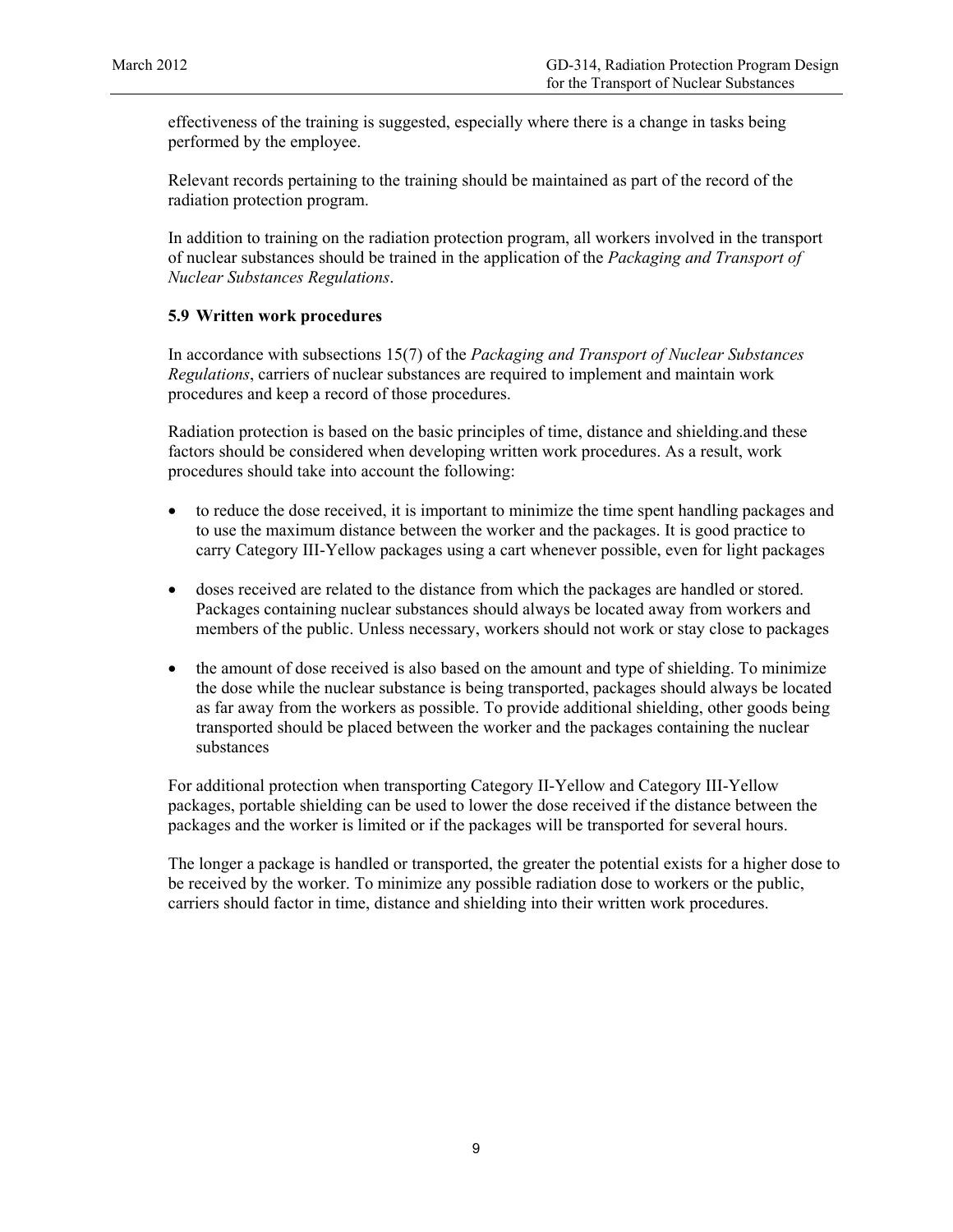## **Glossary**

#### <span id="page-13-0"></span>**ALARA**

The concept of As Low As Reasonably Achievable, taking social and economic factors into account.

#### **carrier**

A person who — regardless of whether for hire or reward — has possession of dangerous goods while they are in transport (*Transport of Dangerous Goods Regulations* [10]).

#### **consignee**

A person to whom a consignment is being or is intended to be transported (*Packaging and Transport of Nuclear Substance Regulations* [2]).

#### **consignor**

A person in Canada who:

- (1) is named in a shipping document as the consignor;
- (2) imports or who will import dangerous goods into Canada; or
- (3) if paragraphs (1) and (2) do not apply, has possession of dangerous goods immediately before they are in transport.

A person may be both a consignor and a carrier of the same consignment; for example, a manufacturer who also transports the dangerous goods he or she produces (*Transport of Dangerous Goods Regulations* [10])*.*

#### **conveyance**

- (1) for transport by road or rail: any vehicle
- (2) for transport by water: any vessel, or any hold, compartment, or defined deck area of a vessel
- (3) for transport by air: any aircraft

#### **effective dose**

The sum of the products, in sieverts, obtained by multiplying the equivalent dose of radiation received by and committed to each organ or tissue set out in column 1 of an item of Schedule 1 (*Radiation Protection Regulations* [10]) by the tissue weighting factor set out in column 2 (*Radiation Protection Regulations*) of that item.

#### **equivalent dose**

The product, in sieverts, obtained by multiplying the absorbed dose of radiation of the type set out in column 1 of an item of Schedule 2 (*Radiation Protection Regulations* [10]) by the radiation weighting factor set out in column 2 (*Radiation Protection Regulations*) of that item.

#### **nuclear energy worker (NEW)**

A person who is required, in the course of the person's business or occupation in connection with a nuclear substance or nuclear facility, to perform duties in such circumstances that there is a reasonable probably that the person may receive a dose of radiation that is greater than the prescribed limit for the general public (*Nuclear Safety and Control Act* [1]).

#### **thermoluminescent dosimeter (TLD)**

A device used to monitor exposure to radiation.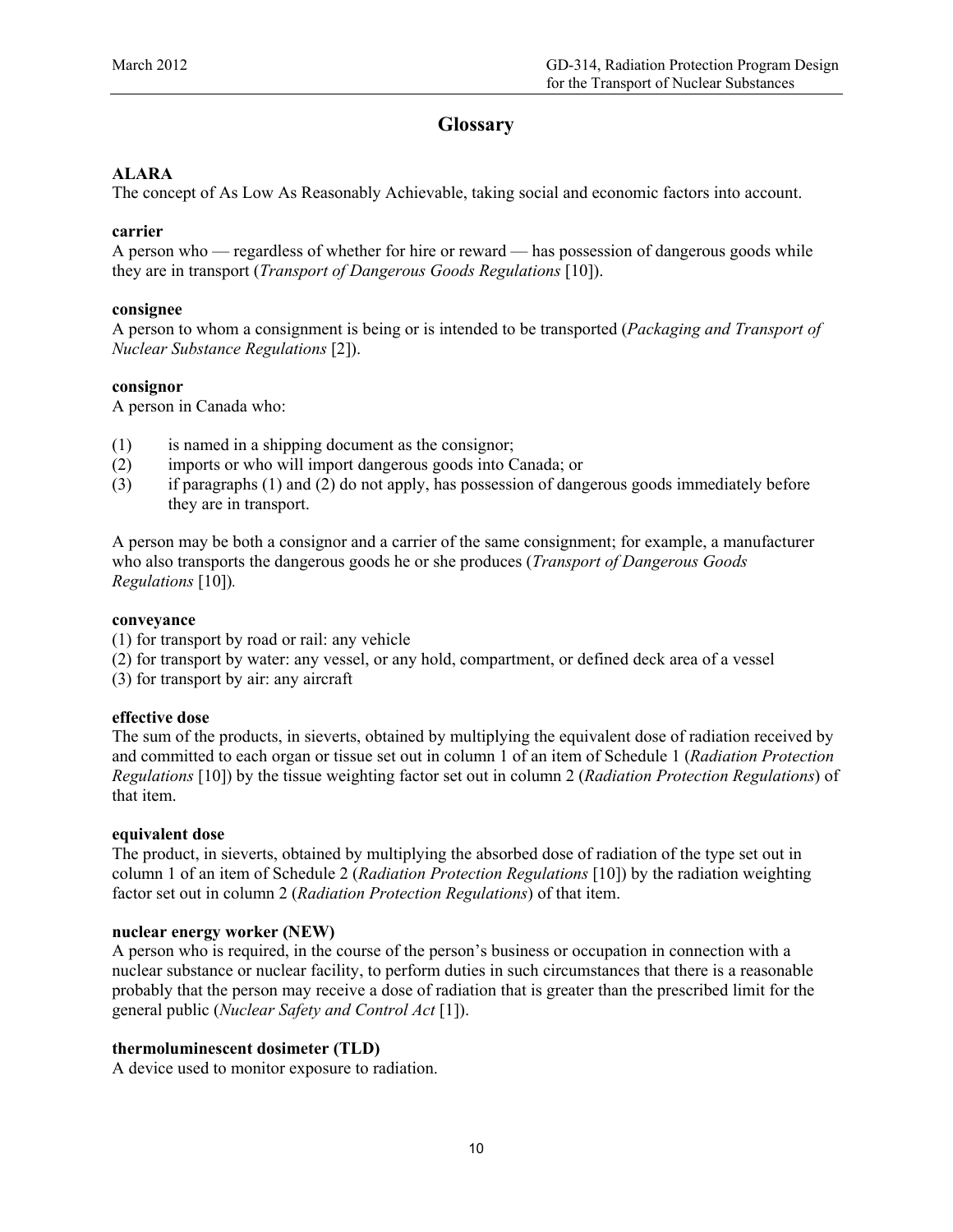## **transport index (TI)**

The maximum radiation level in microsieverts per hour at 1 metre from the external surface of the package divided by 10.

Example: For a dose of 1 mSv/h (0.1 mrem/h) at 1 m,  $TI = 0.1$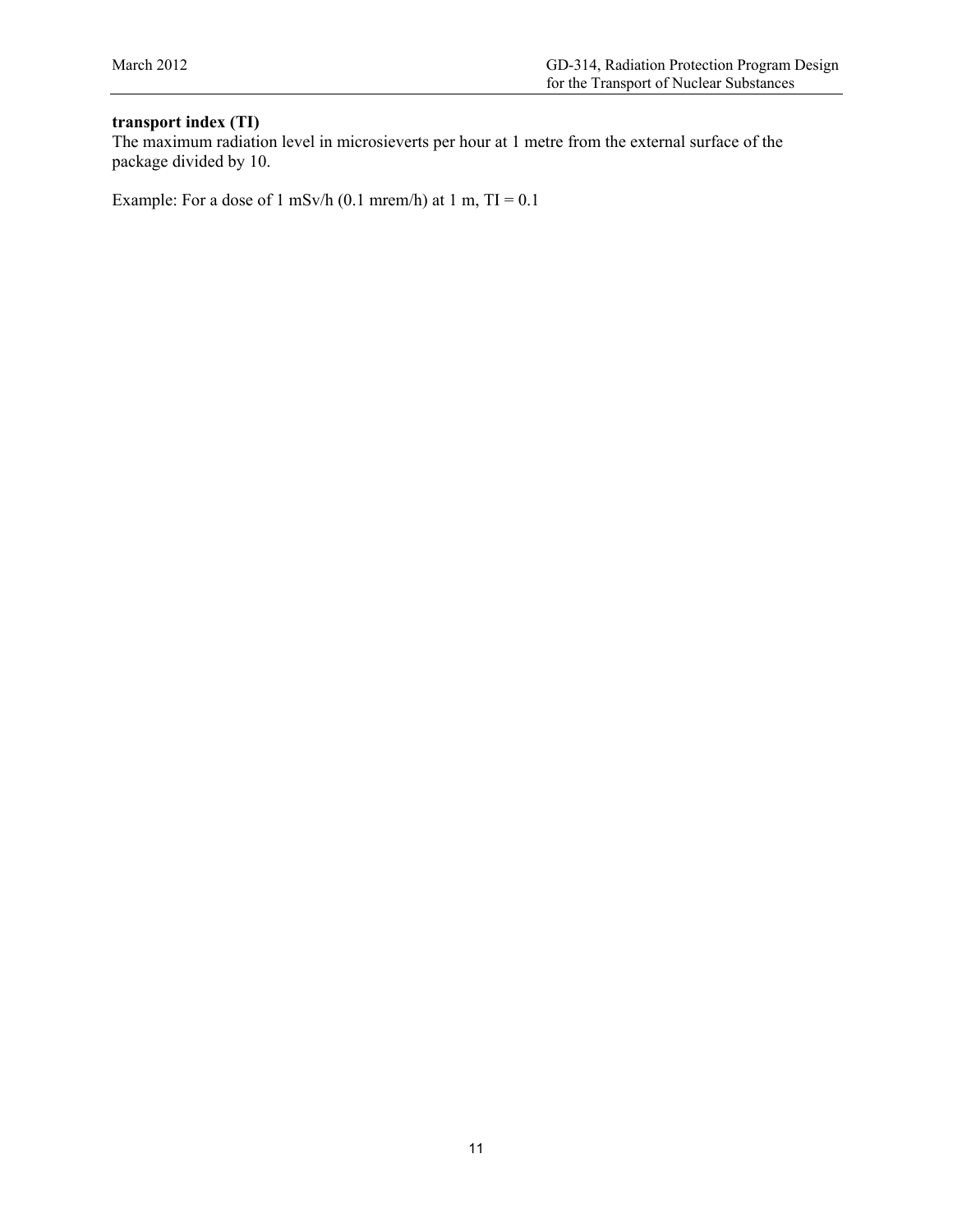## <span id="page-15-0"></span>**Appendix A: Information on the Design of a Radiation Protection Program for the Transport of Nuclear Substances**

The following is the type of information that the CNSC expects to see in a radiation protection program and is included here to assist carriers to develop a program. Additional guidance is available from the CNSC upon request; contact the CNSC at  $\frac{t_{r}}{t_{r}}$  transport $\omega$ cnsc-ccsn.gc.ca.

## **A.1 Carrier information**

Include the name of the company that is transporting the nuclear substances. Use an individual's name only if that person is a sole proprietor.

Include the legal, physical address of the company's head office, including the complete street name and number, and rural route number if appropriate, city, province or territory, and postal code. A post office box number may be included in addition to the street address. Provide a telephone number including the area code.

## **A.2 Roles and responsibilities**

Include the name, title and telephone number (including area code) of the person who is responsible for the company's radiation protection program.

Include the name, title and telephone number (including area code) of the manager who is responsible for supervising the company's radiation protection program.

Include a list of all the operational centres and locations that the company uses when transporting or storing nuclear substances. With each site (operational centre or location), include the name, title and telephone number (including area code) of a contact person for each site.

## **A.3 Scope and risk assessment**

The number of packages handled or transported each year affects the dose received by workers. The type of package also affects the dose. Include an actual count or "best estimate" of the total number of packages containing nuclear substances that the company transports per year.

Describe the types of nuclear substance packages transported. Packages containing nuclear substances are classified as follows:

- 1. Category I-White, Category II-Yellow and Category III-Yellow, based on the dose emitted at the surface and at 1 metre from the package.
- 2. "Excepted" packages do not have labels and can be used to transport only a limited quantity of nuclear substances. The dose rate at the surface is similar to the Category I-White. No special precautions are required for excepted packages and packages with Category I-White labels as the dose rate is low.

#### **Identify the risks**

If the company transports fewer than 40 packages per year and no Category III-Yellow packages are involved, the risk is low. Otherwise, estimate the maximum radiation dose to identify the appropriate risk category. Part D provides a method for estimating the dose.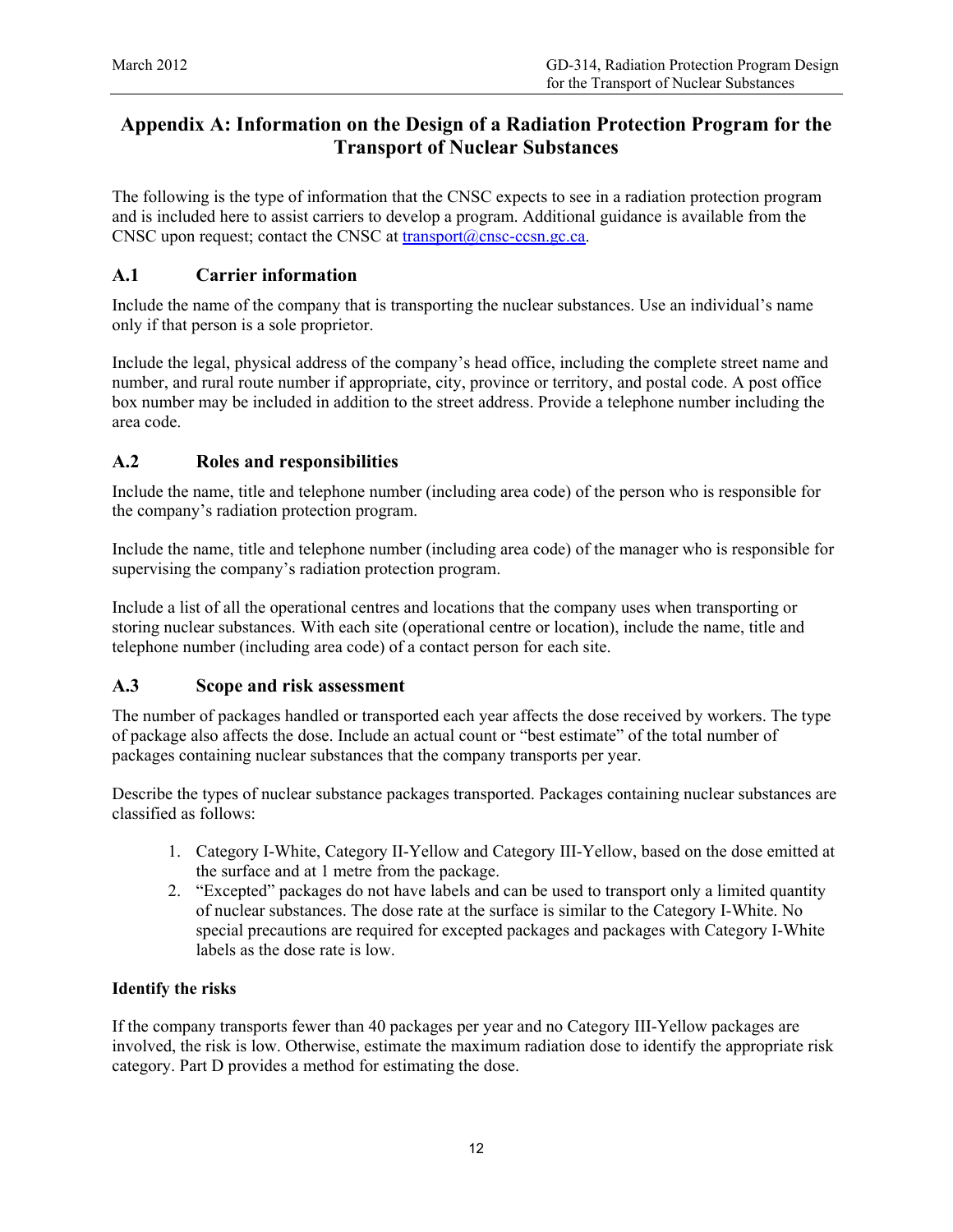#### **A.4 Dose assessments**

The following provides one example of an accepted dose assessment model. This model is based on the number of packages in each category that an employee would handle in a year. If another dose assessment method is used, attach all information relevant to the dose measurement or calculation.

#### **Dose assessment model**

This table provides background information when calculating the estimated dose.

This information may be used for the formula calculation to estimate the maximum radiation dose to employees.

This table provides two estimates of the maximum number of packages over a one-year period:

- 1. for individuals who do not handle packages, but are in proximity to them
- 2. for individuals who handle packages

|                                                                                                                                                                                  | Number of packages handled that could result in<br>an annual dose of 1 mSv or greater |                                                                                          |  |  |  |
|----------------------------------------------------------------------------------------------------------------------------------------------------------------------------------|---------------------------------------------------------------------------------------|------------------------------------------------------------------------------------------|--|--|--|
| <b>Category of Packages</b>                                                                                                                                                      | For each package, worker<br>is at 1 metre for<br>30 minutes                           | For each package, worker is<br>in contact for 5 minutes and<br>at 1 metre for 30 minutes |  |  |  |
| Category I-White                                                                                                                                                                 | 4,000 packages                                                                        | 1,600 packages                                                                           |  |  |  |
| Category II-Yellow                                                                                                                                                               | 200 packages                                                                          | 40 packages *                                                                            |  |  |  |
| Category III-Yellow                                                                                                                                                              | 20 packages                                                                           | 7 packages **                                                                            |  |  |  |
| Category III-Yellow $+$ exclusive use                                                                                                                                            | 0 packages                                                                            | 0 packages                                                                               |  |  |  |
| * Packages with an average dose rate of 0.25 mSv/h at contact and Transport Index = 1<br>** Packages with an average dose rate of 1.25 mSv/h at contact and Transport Index = 10 |                                                                                       |                                                                                          |  |  |  |

#### **Formula calculation to estimate the maximum radiation dose to employees**

Calculate the estimated dose and determine the risk category, as follows:

**Step 1:** Provide an actual count or "best estimate" of the maximum number of packages of each type that an employee would handle in a one-year period.

**Step 2:** Use the numbers from Step 1 to calculate the estimated dose (D).

**Step 3:** Use the estimated dose (D) to determine the risk category.

This calculation assumes that the worker receives the maximum exposure to each package. The maximum exposure to a package is defined as the worker being in contact with the package for five minutes and at a distance of 1 metre from the package for 30 minutes.

**Step 1:** Calculate the estimated dose: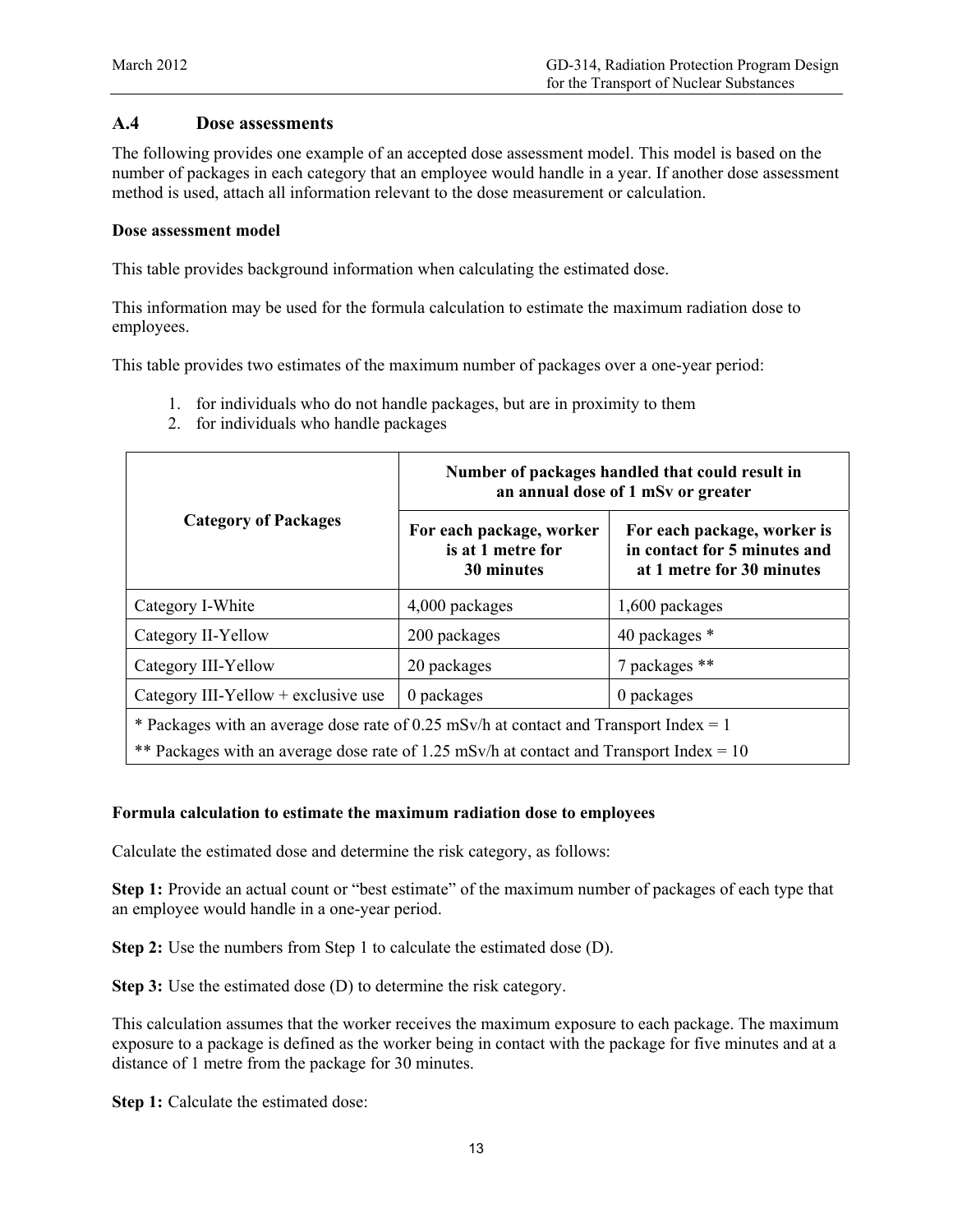List the maximum number of packages in Categories I, II, and III that an employee would handle in a one-year period.

| 1. Category I-White   | $A =$ | packages per year |
|-----------------------|-------|-------------------|
| 2. Category II-Yellow | $R =$ | packages per year |

3. Category III-Yellow  $C =$  packages per year

**Step 2:** Calculate the estimated dose (D)

1. D (mSv) =  $(A/1600) + (B/40) + (C/7)$ 2. D (mSv) = (\_\_\_\_\_\_\_\_/1600) + (\_\_\_\_\_\_\_/40) + (\_\_\_\_\_\_\_/7)<br>3. D (mSv) = 3.  $D (mSv)$ 

**Step 3**: Determine the risk category for the radiation protection program

- 1.  $\square$  Low If D is less than or equal to 1 mSv.
- 2.  $\Box$  Medium If D is greater than 1 mSv and less than 5 mSv.
- 3.  $\Box$  High If D is equal to or greater than 5 mSv.

#### **A.5 Monitoring radiation doses**

Dose limits are meant to ensure that no individual is exposed to an unacceptable risk due to radiation exposure, and monitoring ensures that dose limits are not exceeded.

It is suggested to periodically reassess or review how doses were determined, especially when there is a change in the number or types of packages handled and transported.

When the area is classified as low risk, area monitoring can be done in the vicinity of the worker to demonstrate that working conditions remain satisfactory and meet regulatory requirements.

If using personal monitoring devices (such as TLDs), it is advisable to use a CNSC-licensed dosimetry service. Contact the CNSC at [transport@cnsc-ccsn.gc.ca](mailto:transport@cnsc-ccsn.gc.ca) for a list of licensed dosimetry services.

Any worker who is likely to receive more than 1 mSv per year in the normal course of their duties is considered a Nuclear Energy Worker (NEW). Most workers in the medium- and high-risk categories should be classified as NEWs.

#### **A.6 Surface contamination**

Periodic monitoring for contamination on surfaces of packages, components, equipment, and conveyances is recommended, and may be conducted by the consignor or by the carrier.

If surface contamination is checked internally (by the carrier), include the relevant information such as the following:

- 1. the frequency of monitoring
- 2. the criteria for controlling surface contamination
- 3. an outline of the type and extent of the monitoring program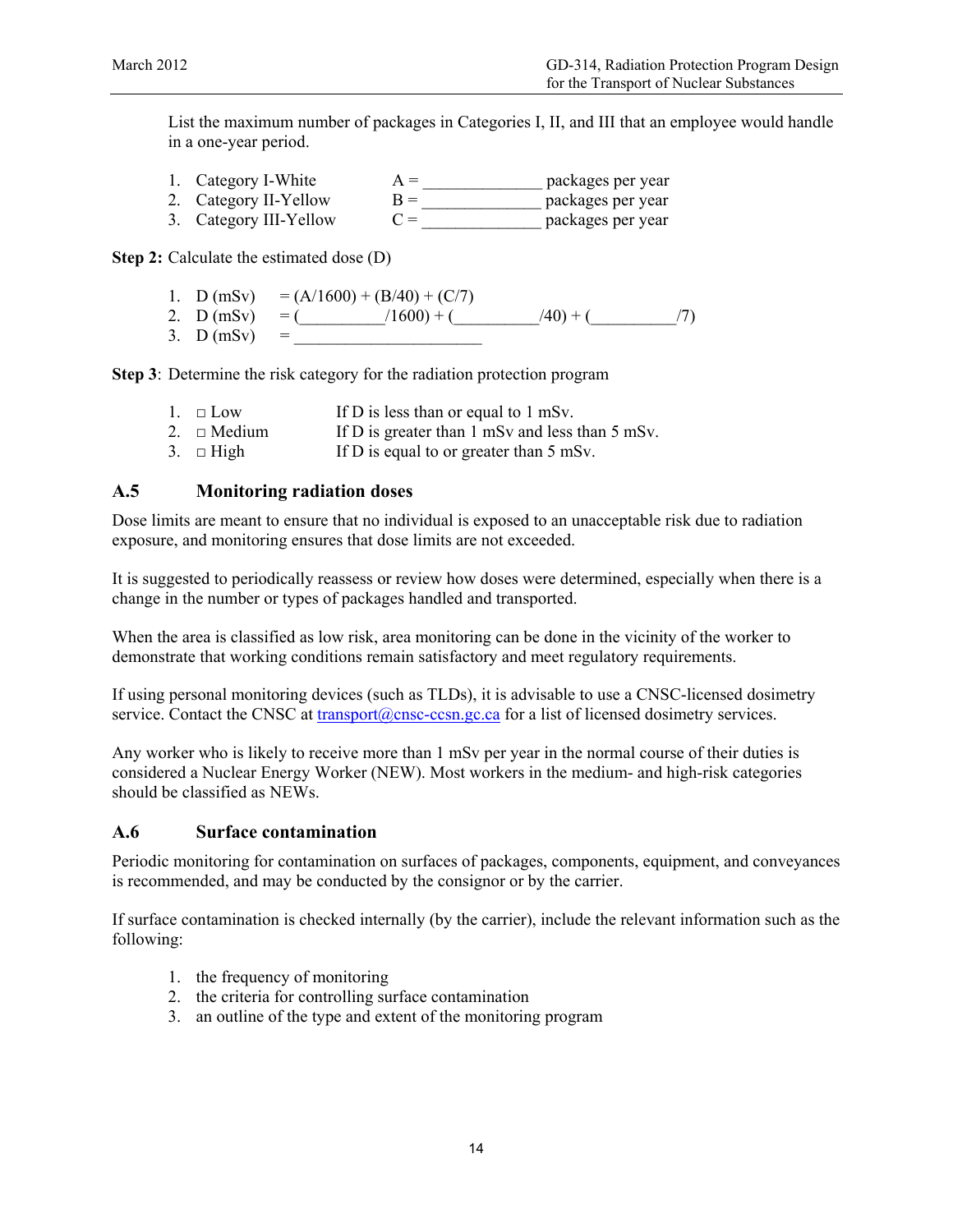## **A.7 Segregation**

Segregation involves keeping the packages away from people while in transport, in transit, or in storage. Simple techniques, such as placing packages away from drivers, or storing packages in secluded, unoccupied areas of a warehouse, can help to reduce exposures.

Include a description of segregation techniques that are practiced by workers handling packages containing nuclear substances, in storage and in transit.

## **A.8 Emergency response**

Include the name, title, and telephone number (including area code) of the person, title or position responsible for the company's emergency response plan. Note that this individual should be available at this telephone number 24 hours a day, 7 days a week.

Include any other relevant information about the company's emergency response plan for nuclear substances.

## **A.9 Training**

All workers involved in the transport of nuclear substances should be trained on the company's radiation protection program as well as the *Packaging and Transport of Nuclear Substances Regulations* and the *Transportation of Dangerous Goods Regulations*. Other training may be offered to workers, as required.

## **A.10 Written work procedures**

A company's written work procedures should explain the handling, segregation, loading, storage, and identification and documentation of packages containing radioactive substances.

## **A.11 Signatures**

At least two individuals should sign the radiation protection program confirming that they understand their responsibilities with respect to the company's safe transport of nuclear substances. These individuals include the person responsible for the radiation protection program, as well as the manager responsible for supervising the program.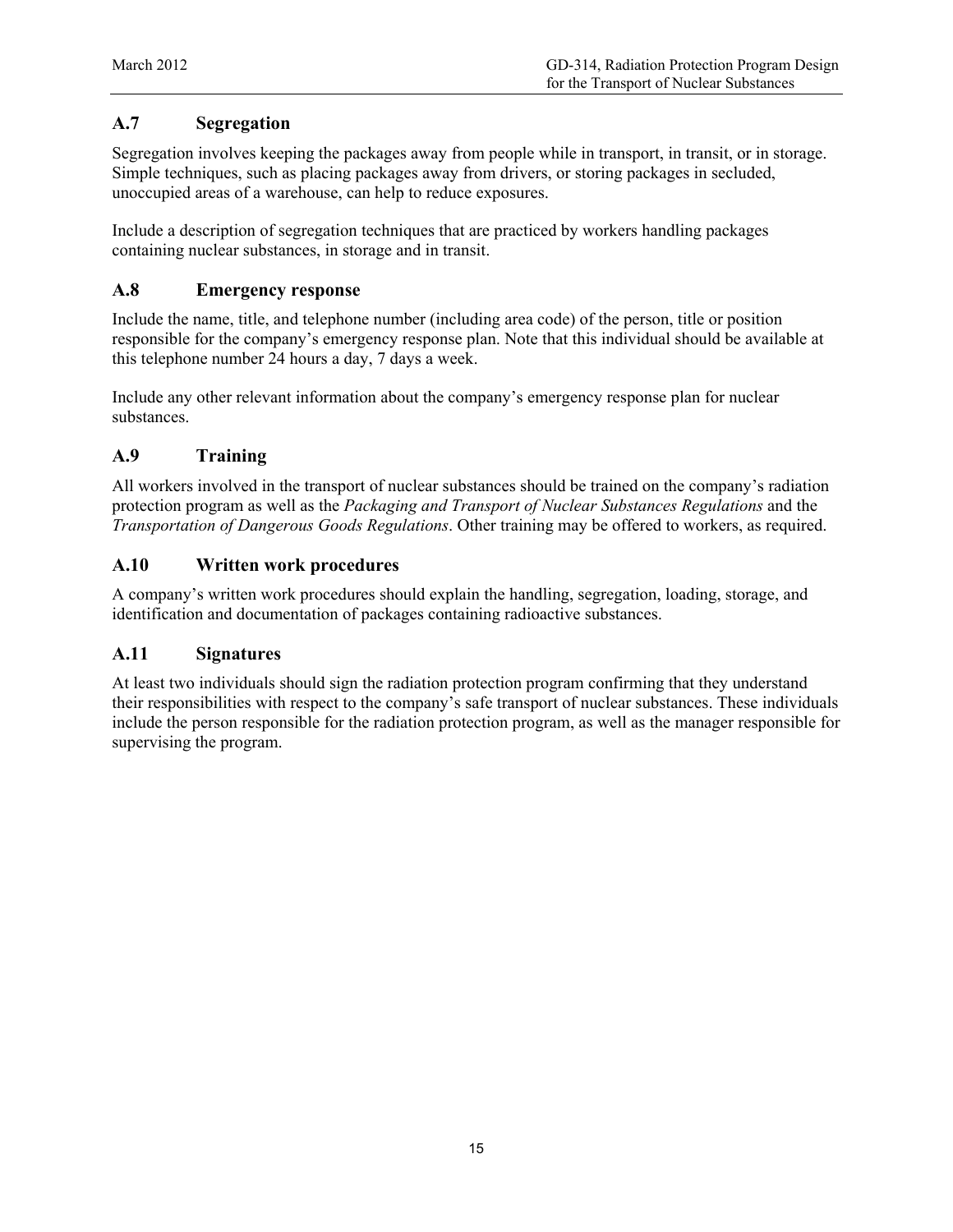## **A.12 Checklist**

The following checklist may be used when designing a radiation protection program for the transport of nuclear substances. It will help identify information that should be included in a program.

| <b>Components of a Radiation Protection Program</b>                                                                                                                               | <b>Information</b><br><b>Included</b> | <b>Not Applicable</b> |
|-----------------------------------------------------------------------------------------------------------------------------------------------------------------------------------|---------------------------------------|-----------------------|
| A. Carrier information                                                                                                                                                            |                                       |                       |
| Carrier's name and address                                                                                                                                                        |                                       |                       |
| <b>B.</b> Roles and responsibilities                                                                                                                                              |                                       |                       |
| Individual responsible for the radiation protection program                                                                                                                       |                                       |                       |
| Manager responsible for radiation protection program                                                                                                                              |                                       |                       |
| List of site offices, and contact person for each site                                                                                                                            |                                       |                       |
| C. Scope and risk assessment                                                                                                                                                      |                                       |                       |
| Number of packages transported annually                                                                                                                                           |                                       |                       |
| Types of packages transported                                                                                                                                                     |                                       |                       |
| <b>D. Radiation dose estimate</b>                                                                                                                                                 |                                       |                       |
| Estimate of maximum radiation dose to employees                                                                                                                                   |                                       |                       |
| Use formula to estimate maximum radiation dose to employees<br>and determine risk category                                                                                        |                                       |                       |
| E. Monitoring of radiation doses                                                                                                                                                  |                                       |                       |
| Include procedures for periodic dose re-assessments, if<br>conducted                                                                                                              |                                       |                       |
| Is radiation detection equipment used? If so, what type and by<br>whom?                                                                                                           |                                       |                       |
| Are workers classified as Nuclear Energy Workers (NEWs)?                                                                                                                          |                                       |                       |
| <b>F. Surface contamination</b>                                                                                                                                                   |                                       |                       |
| Are radioactive surface contamination checks on surfaces of<br>packages, components, equipment, and conveyances carried out?<br>If so, are they done by the carrier or consignor? |                                       |                       |
| Frequency of surface contamination checks                                                                                                                                         |                                       |                       |
| Criteria for controlling surface contamination                                                                                                                                    |                                       |                       |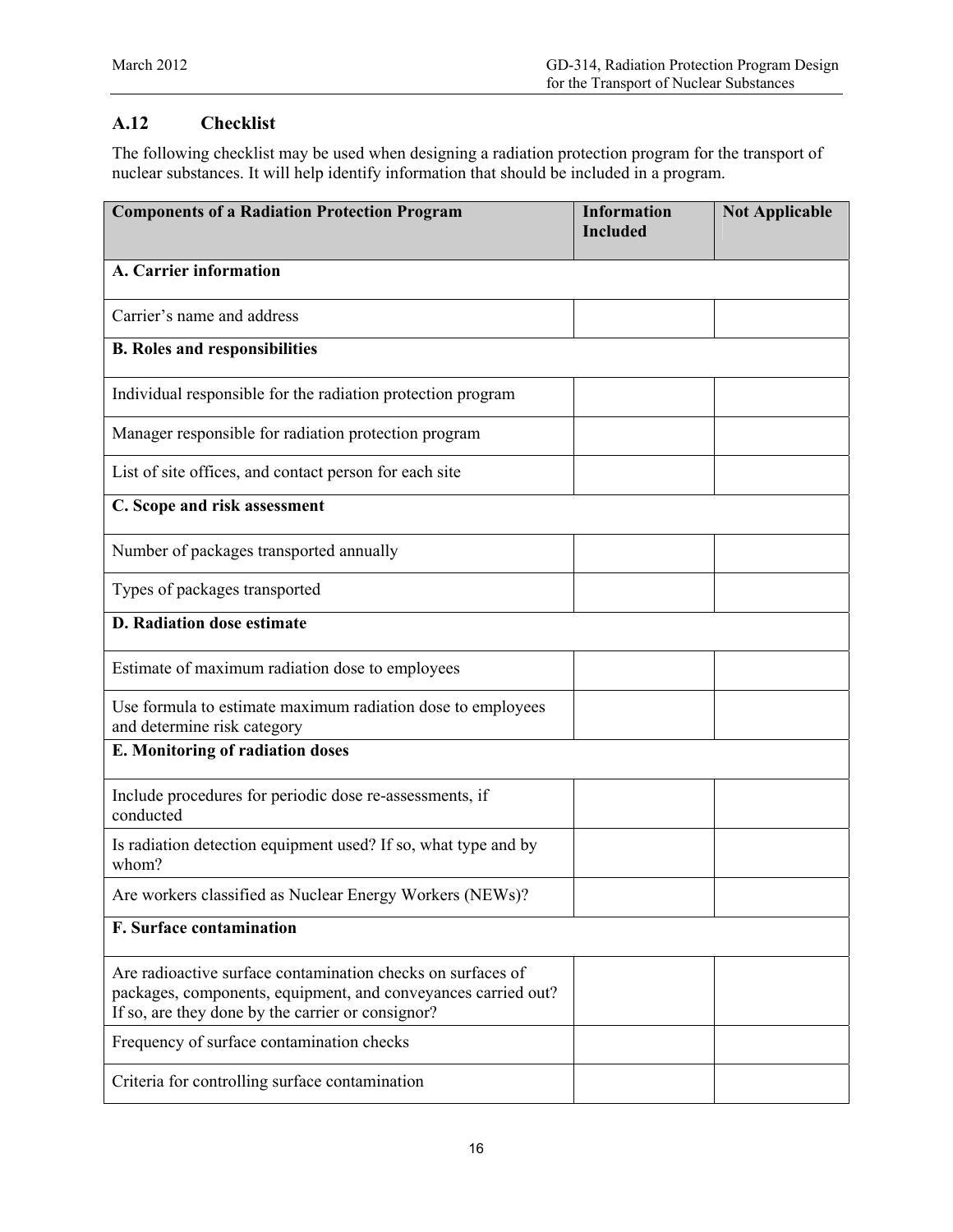| <b>Components of a Radiation Protection Program</b>                                                                                   | <b>Information</b><br><b>Included</b> | <b>Not Applicable</b> |  |
|---------------------------------------------------------------------------------------------------------------------------------------|---------------------------------------|-----------------------|--|
| Outline of the type and extent of the monitoring program                                                                              |                                       |                       |  |
| G. Segregation                                                                                                                        |                                       |                       |  |
| Description of segregation techniques used in storage and in<br>transit by workers handling packages containing nuclear<br>substances |                                       |                       |  |
| H. Emergency response information                                                                                                     |                                       |                       |  |
| Emergency response contact name, title or position, and a 24/7<br>telephone number including area code.                               |                                       |                       |  |
| Provide relevant details of the company's emergency response<br>plan for nuclear substances.                                          |                                       |                       |  |
| <b>I. Training</b>                                                                                                                    |                                       |                       |  |
| Packaging and Transport of Nuclear Substance Regulations                                                                              |                                       |                       |  |
| Transportation of Dangerous Goods Regulations                                                                                         |                                       |                       |  |
| Application of this radiation protection program                                                                                      |                                       |                       |  |
| Other training                                                                                                                        |                                       |                       |  |
| J. Written work procedures                                                                                                            |                                       |                       |  |
| To explain the company's emergency response plan                                                                                      |                                       |                       |  |
| To explain the handling of packages containing radioactive<br>substances                                                              |                                       |                       |  |
| To explain the segregation of packages containing radioactive<br>substances                                                           |                                       |                       |  |
| To explain the loading of packages containing radioactive<br>substances                                                               |                                       |                       |  |
| To explain the storage of packages containing radioactive<br>substances                                                               |                                       |                       |  |
| To verify the identification and documentation of packages<br>containing radioactive substances                                       |                                       |                       |  |
| <b>K.</b> Signatures                                                                                                                  |                                       |                       |  |
| Individual responsible for the radiation protection program                                                                           |                                       |                       |  |
| Manager responsible for supervising the radiation protection<br>program                                                               |                                       |                       |  |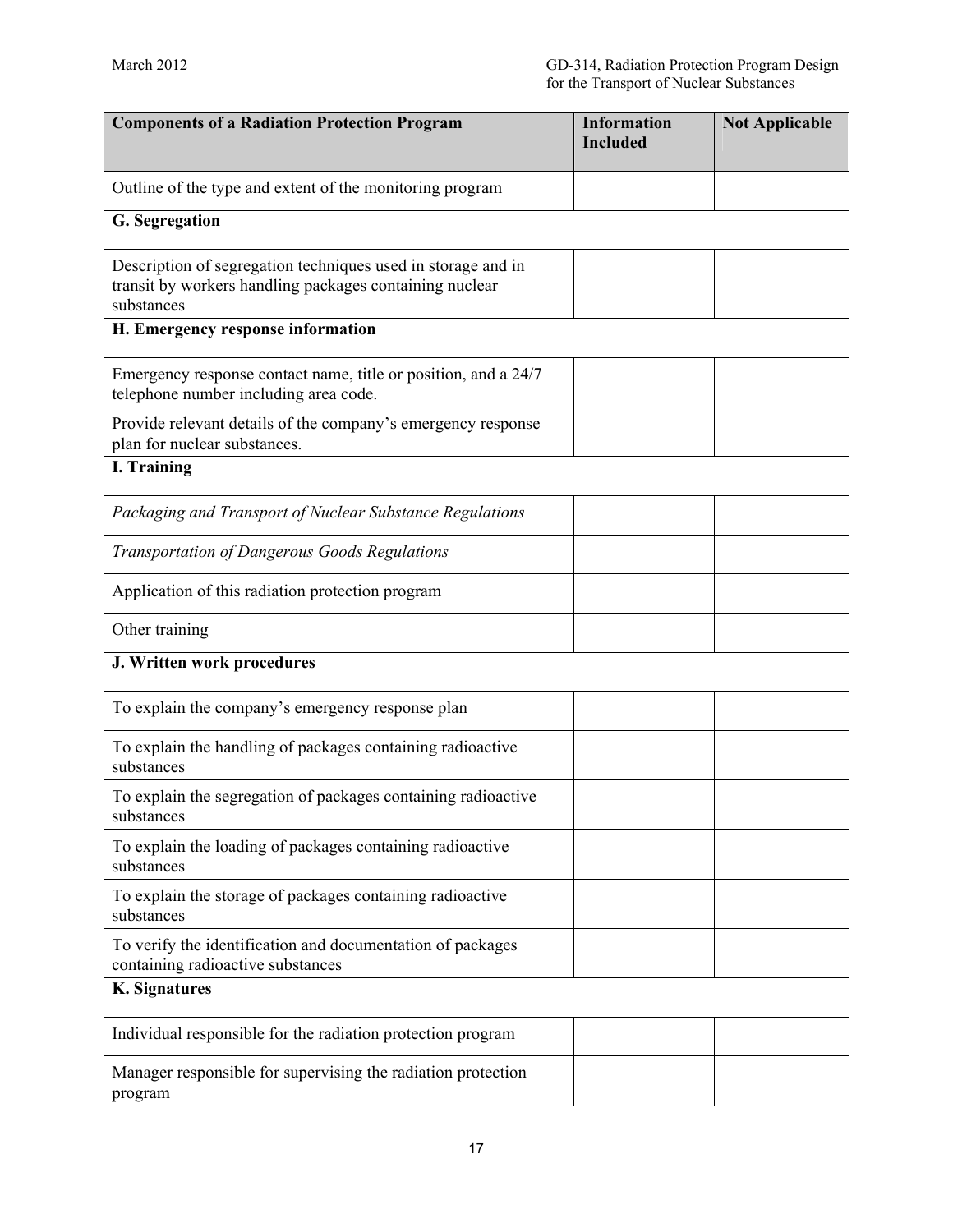## **References**

- <span id="page-21-0"></span>1. *Nuclear Safety and Control Act*, S.C., 1997, c.9.
- 2. *Packaging and Transport of Nuclear Substances Regulations*, SOR/2000-208.
- 3. International Atomic Energy Agency, *Radiation Protection Programmes for the Transport of Radioactive Material*, Safety Standards Series No. TS-G-1.3, IAEA Vienna (2007), or as amended from time to time.
- 4. *Radiation Protection Regulations*, SOR/2000-203.
- 5. "*Doses to Transport Workers: Phase 2*", ECOMatters Inc. RSP 0158, a report prepared for the Canadian Nuclear Safety Commission, Ottawa, Canada (2002).
- 6. International Atomic Energy Agency, *Regulations for the Safe Transport of Radioactive Material*, Safety Standards Series No. TS-R-1, 1996 Edition (ST 1, Revised), IAEA Vienna (2000).
- 7. International Atomic Energy Agency, Advisory Material for the IAEA, *Regulations for the Safe Transport of Radioactive Material*, Safety Standards Series No. TS-G-1.1, IAEA, Vienna (2002).
- 8. *Technical Instructions for the Safe Transport of Dangerous Goods by Air*, published by the International Civil Aviation Organization (ICAO) Doc. 9284 AN/905 (2011-2012), or as amended from time to time.
- 9. *International Maritime Dangerous Goods Code*, including Amendment No. 35-10, published by the International Maritime Organization (IMO) (2010), or as amended from time to time.
- 10. *Transport of Dangerous Goods Regulations*, SOR/2001-286.This section may contain reference information such as links to other documents on the Internet/Intranet.